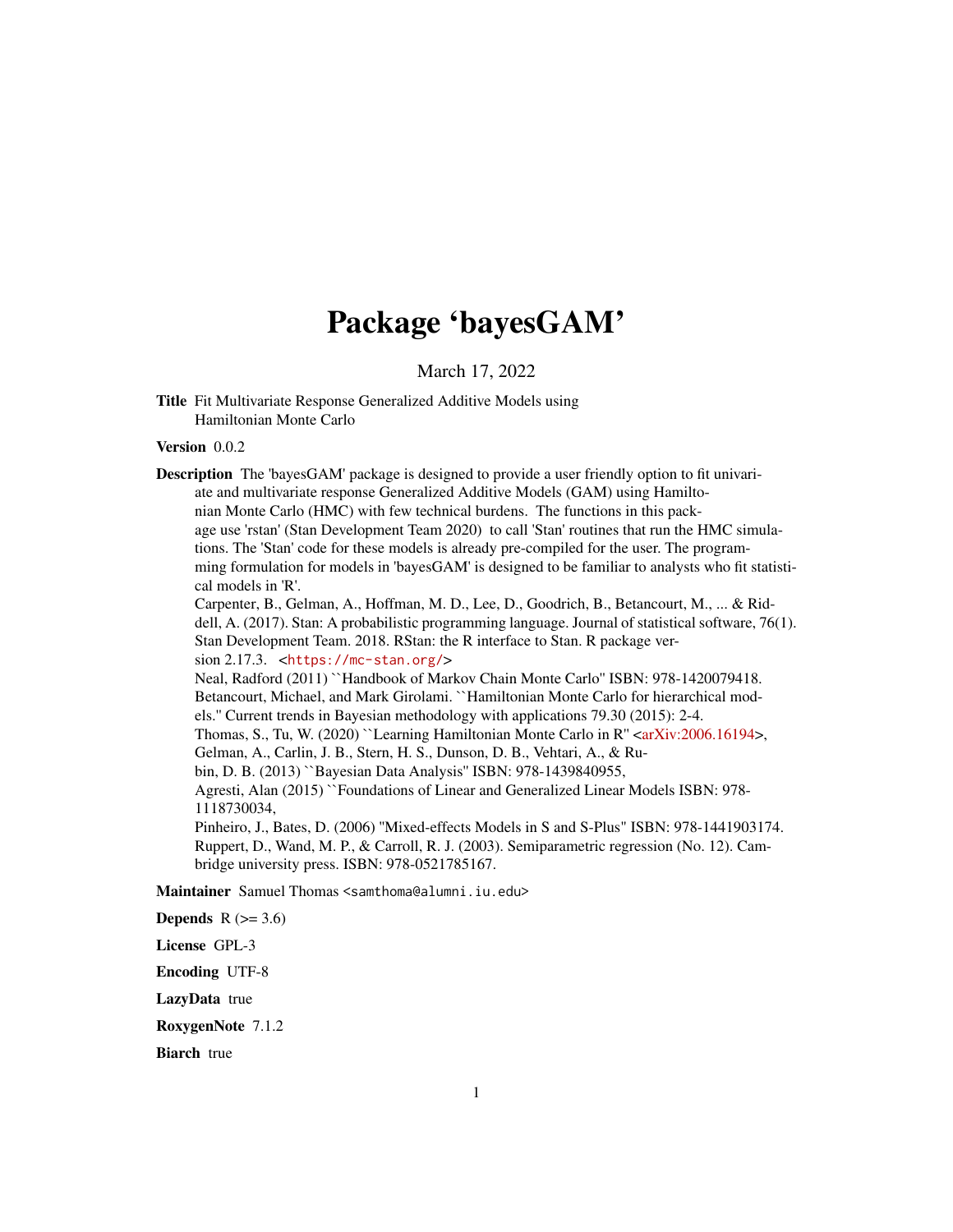- Imports bayesplot, boot, cluster, corrplot, ggplot2, graphics, gridExtra, loo, methods, mlbench,  $\text{Rcpp} (> = 0.12.0)$ , RcppParallel ( $>= 5.0.1$ ), rstan ( $>= 2.18.1$ ), rstantools ( $>=$ 2.1.0.9000), SemiPar, stats, geometry, MASS
- LinkingTo BH (>= 1.66.0), Rcpp (>= 0.12.0), RcppEigen (>= 0.3.3.3.0), RcppParallel ( $>= 5.0.1$ ), rstan ( $>= 2.18.1$ ), StanHeaders ( $>=$ 2.18.0)

Suggests testthat

SystemRequirements GNU make

NeedsCompilation yes

Author Samuel Thomas [cre, aut], Wanzhu Tu [ctb], Trustees of Columbia University (R/rstanMethods.R) [cph]

Repository CRAN

Date/Publication 2022-03-17 08:30:06 UTC

# R topics documented:

| 3              |
|----------------|
| 3              |
| 5              |
| 6              |
| $\overline{7}$ |
| 8              |
| 9              |
| 10             |
| 10             |
| 11             |
| 12             |
| 13             |
| 14             |
| 15             |
| 16             |
| 17             |
| 23             |
| 24             |
| 24             |
| 25             |
| 26             |
|                |
| 30             |
| 31             |
|                |
| 32             |
|                |
|                |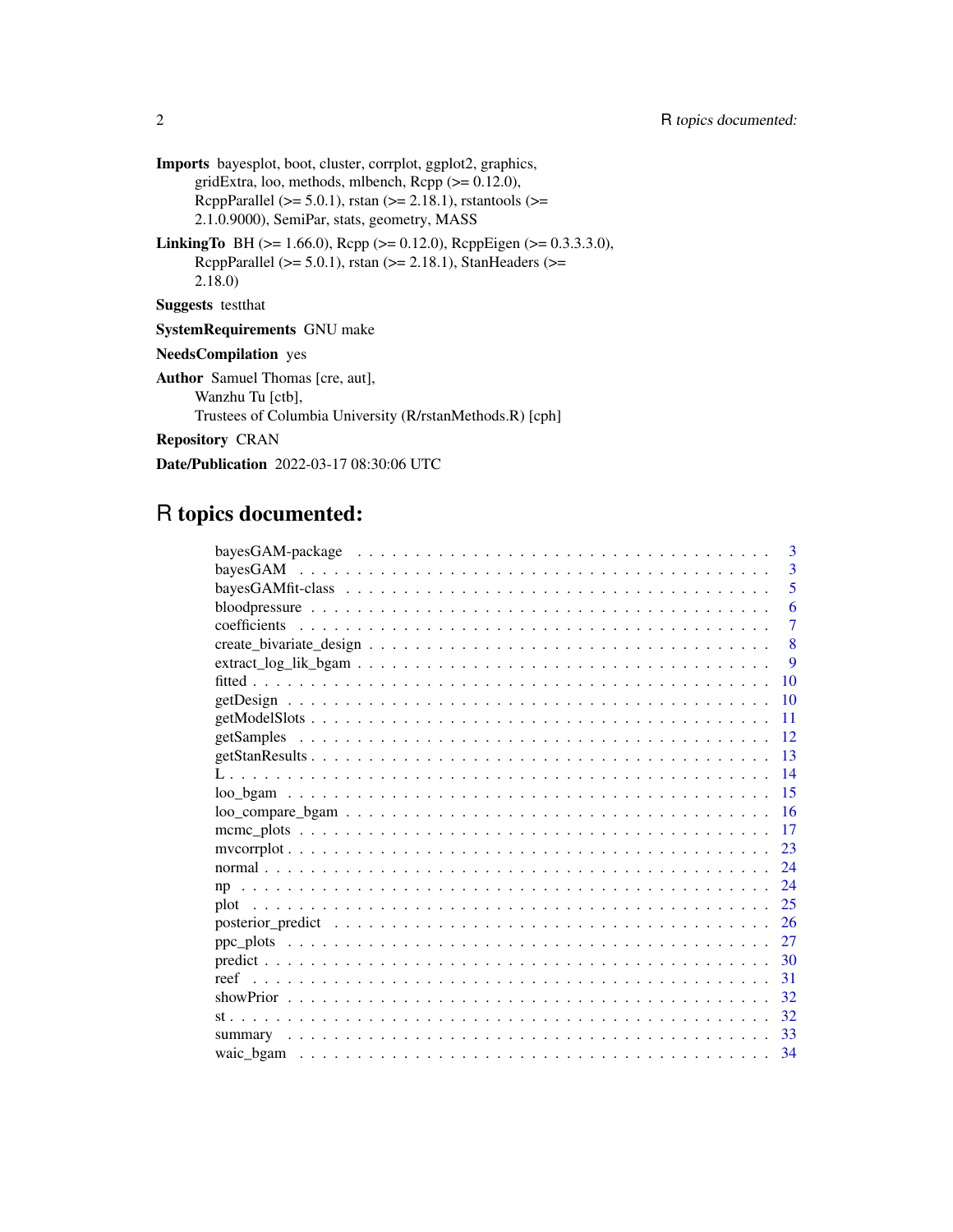#### <span id="page-2-0"></span>**Index** [36](#page-35-0)

bayesGAM-package *The 'bayesGAM' package.*

#### Description

Fit Bayesian multivariate generalized additive models using Stan

# References

Stan Development Team (2020). RStan: the R interface to Stan. R package version 2.21.1. https://mc-stan.org

| bayesGAM | bayesGAM fits a variety of regression models using Hamiltonian Monte |
|----------|----------------------------------------------------------------------|
|          | Carlo                                                                |

# Description

Based on [glm](#page-0-0). bayesGAM is used to fit a variety of statistical models, including linear models, generalized lienar models, mixed effect models with random intercept, and semiparametric regression models.

# Usage

```
bayesGAM(
  formula,
  random = NULL,
  family = gaussian,
 data,
  offset,
 beta = list(),eps = list(),
  lambda = list(),a = list(),
  spcontrol = list(qr = TRUE, mving = FALSE, ...),store_plot_data = FALSE,
 method = "bayesGAMfit",
  ...
\mathcal{E}
```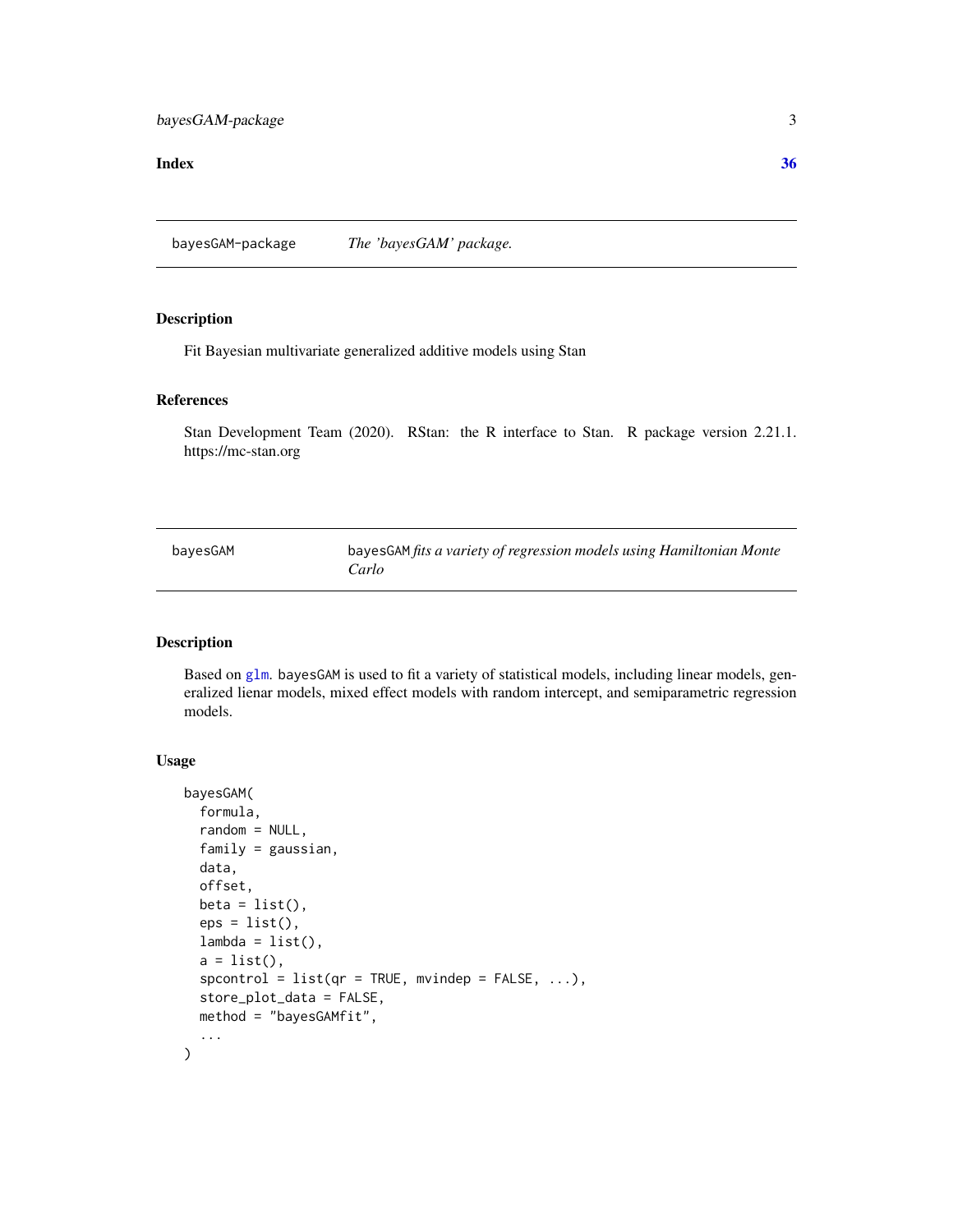# <span id="page-3-0"></span>**Arguments**

| formula         | a formula object describing the model to be fitted.                                                                                                                        |  |
|-----------------|----------------------------------------------------------------------------------------------------------------------------------------------------------------------------|--|
| random          | (optional) specify a random intercept in the form '~var'                                                                                                                   |  |
| family          | distribution and link function for the model                                                                                                                               |  |
| data            | (optional) data frame containing the variables in the model.                                                                                                               |  |
| offset          | Same as glm                                                                                                                                                                |  |
| beta            | (optional) list of priors for the fixed effects parameters. Sensible priors are se-<br>lected as a default.                                                                |  |
| eps             | (optional) list of priors for the error term in linear regression. Sensible priors are<br>selecteda as a default.                                                          |  |
| lambda          | (optional) list of priors for random effects variance parameters. Sensible priors<br>are selected as a default.                                                            |  |
| a               | (optional) list of priors for the off diagonal of the LDLT decomposed covariance<br>matrix for multivariate response models. Vague normal priors are used as a<br>default. |  |
| spcontrol       | a list of control parameters for fitting the model in STAN. See 'details'                                                                                                  |  |
| store_plot_data |                                                                                                                                                                            |  |
|                 | a logical indicator for storing the plot data frame after simulation. Defaults to<br><b>FALSE</b>                                                                          |  |
| method          | default currently set to 'bayesGAMfit'.                                                                                                                                    |  |
| .               | Arguments passed to rstan: : sampling (e.g. iter, chains).                                                                                                                 |  |

#### Details

Similar to glm, models are typically specified by formula. The formula typically takes the form response ~ terms, where the response is numeric and terms specify the linear predictor for the response. The terms may be numeric variables or factors.

The link function for the Generalized Linear Model is specified with a [family](#page-0-0) object. Currently, this package supports gaussian, binomial, and poisson families with all available link functions.

The list spcontrol currently supports additional parameters to facilitate fitting models. qr is a logical indicator specifying whether the design matrix should be transformed via QR decomposition prior to HMC sampling. QR decomposition often improves the efficiency with which HMC samples, as the MCMC chain navigates an orthogonal space more easily than highly correlated parameters. mvindep is a logical indicator for multivariate response models with random intercepts. This indicates whether the multivariate responses should be considered independent. Defaults to FALSE

#### Value

An object of class bayesGAMfit. Includes slots:

results: stanfit object returned by rstan::sampling

model: glmModel object

offset: offset vector from the input parameter

spcontrol: list of control parameters from input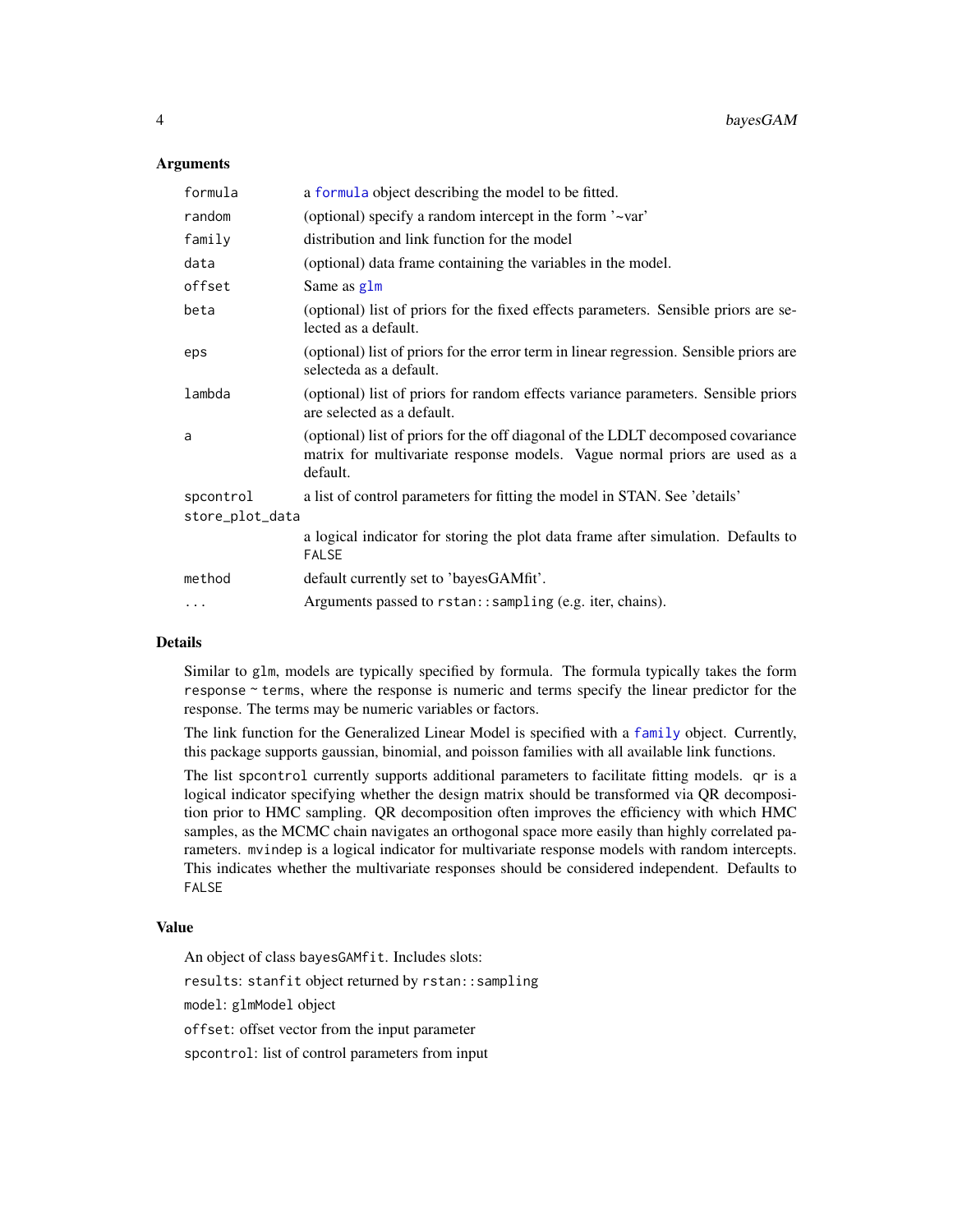#### <span id="page-4-0"></span>References

Hastie, T. J. (1992) Generalized additive models. Chapter 7 of *Statistical Models in S* eds J. M. Chambers and T. J. Hastie, Wadsworth & Brooks/Cole.

Dobson, A. J. (1990) *An Introduction to Generalized Linear Models*. London: Chapman and Hall.

#### Examples

```
## Dobson (1990) Page 93: Randomized Controlled Trial :
counts <- c(18,17,15,20,10,20,25,13,12)
outcome \leq gl(3,1,9)
treatment \leq gl(3,3)
fpois<- bayesGAM(counts \sim outcome + treatment, family = poisson(),
                 spcontrol = list(qr = TRUE)summary(fpois)
```

| bayesGAMfit-class | Contains results from rstan as well as the design matrices and other |
|-------------------|----------------------------------------------------------------------|
|                   | data for the model.                                                  |

#### Description

Returns object generated from model fit by bayesGAM

# Usage

```
## S4 method for signature 'bayesGAMfit'
show(object)
```
#### Arguments

object Object of type bayesGAMfit which stores the results from rstan, design matrices, and other data for the model.

# Slots

results Object of type stanfit returned from calling rstan::sampling

model Object of custom type glmModel with the data and input parameters passed to rstan

offset Optionally numeric offset for the generalized additive model

spcontrol List of control parameters for bayesGAMfit

mcmcres Matrix of MCMC results for all chains, if plot data is stored

pdata Dataframe for default plot method, if plot data is stored.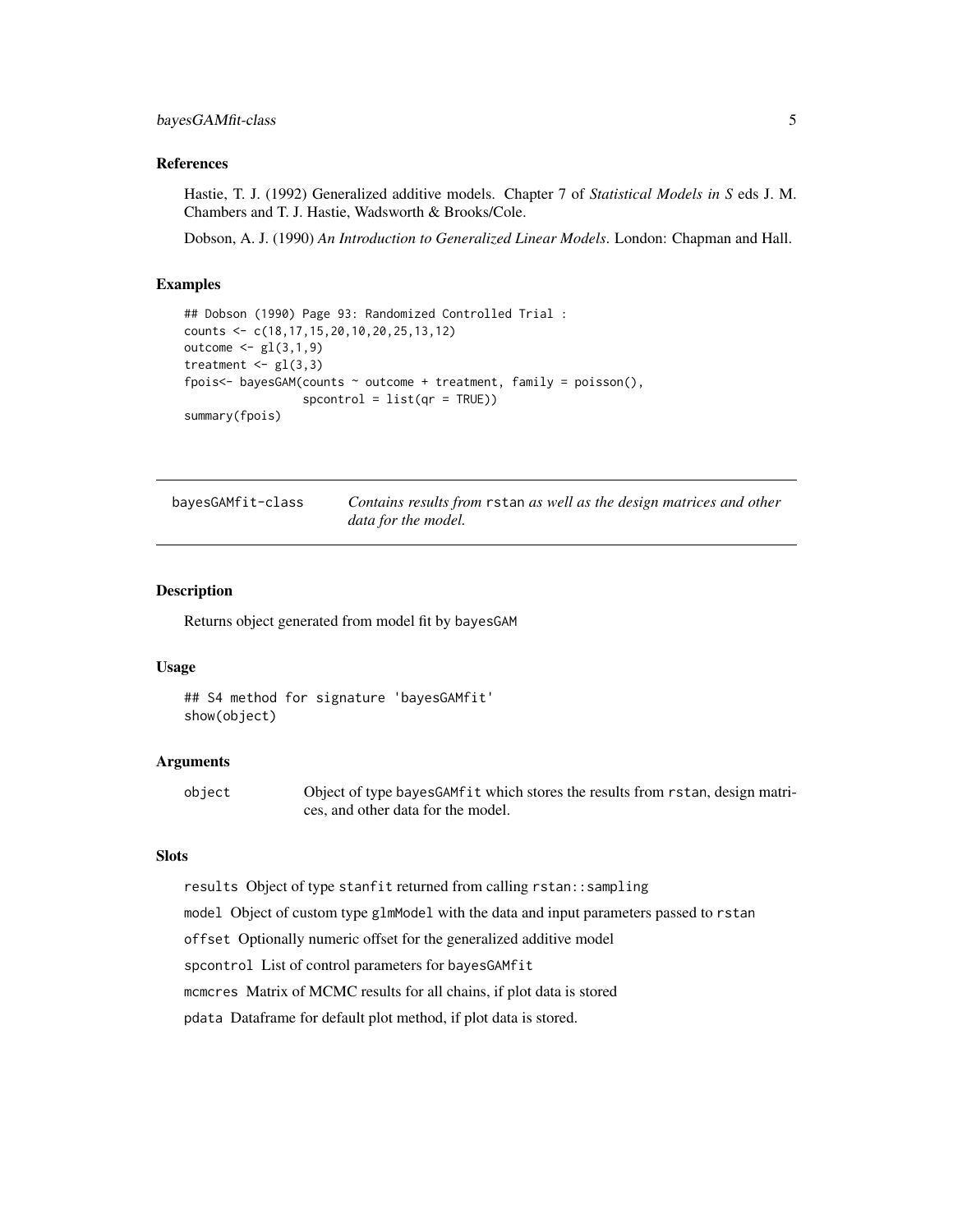<span id="page-5-0"></span>

Data from 200 subjects

#### Usage

bloodpressure

# Format

A data frame with 2438 rows and 13 variables:

ID Subject identification number

BIRTH\_WT birth weight (lbs)

WEIGHT current weight (lbs)

HEIGHT current height (cm)

BMI current body mass index

age current age (yrs)

dias diastolic blood pressure

sys systolic blood pressure

SexM indicator of sex male

RaceB indicator of race black

RaceW indicator of race white

PHIGHBP indicator that either parent had high blood pressure

PDIABET indicator that either parent had diabetes

#### Source

Data provided by Wanzhu Tu, Indiana University School of Medicine

# References

Tu, W., Eckert, G. J., DiMeglio, L. A., Yu, Z., Jung, J., and Pratt, J. H. (2011). *Intensified effect of adiposity on blood pressure in overweight and obese children*. Hypertension, 58(5), 818-824.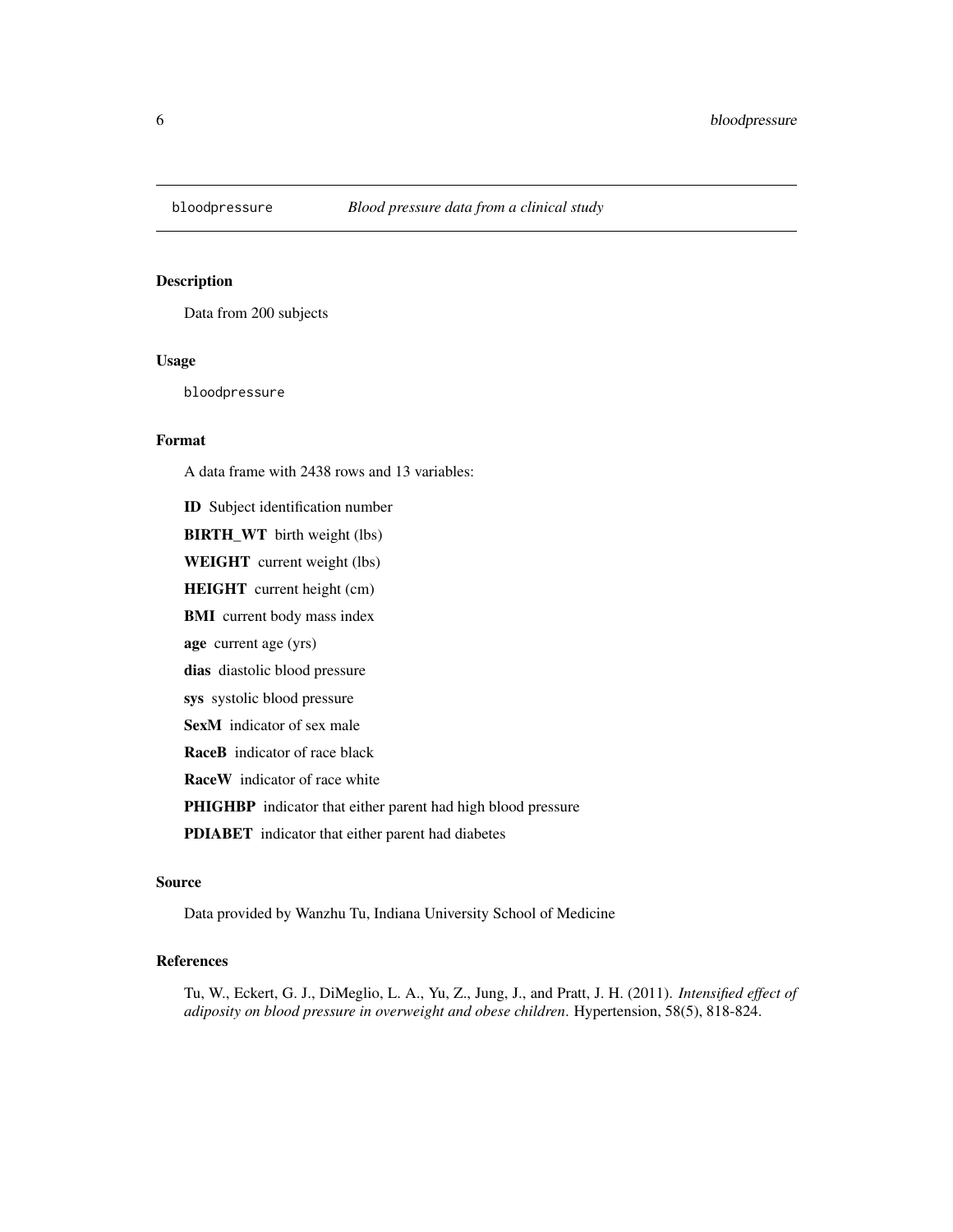<span id="page-6-0"></span>

Method for bayesGAMfit objects. Extracts the specified quantile of the posterior. The user may specify all or some of the parameters  $\beta$ ,  $\epsilon$ ,  $\lambda$ ,  $u$ ,  $sigma$ ,  $a$ .

#### Usage

```
## S4 method for signature 'bayesGAMfit'
coefficients(
 object,
 params = c("beta", "eps", "lambda", "u", "sigma", "a"),
 FUN = median)
## S4 method for signature 'bayesGAMfit'
coef(
 object,
 params = c("beta", "eps", "lambda", "u", "sigma", "a"),
 FUN = median)
```
# Arguments

| object     | an object of class bayes GAM fit, usually a result of a call to bayes GAM. |
|------------|----------------------------------------------------------------------------|
| params     | character vector of the names of parameters to return                      |
|            | • $\beta$ beta                                                             |
|            | • $\epsilon$ eps                                                           |
|            | • $\lambda$ lambda                                                         |
|            | • $a a$                                                                    |
| <b>FUN</b> | function from which to estimate coefficients. Default is median            |

# Value

Numeric vector of parameter point estimates based on the given prob, with a default of the median estimate.

```
require(stats); require(graphics)
f \leq bayesGAM(weight \sim np(height), data = women, family = gaussian,
              iter = 500, chains = 1)
coef(f, params=c("beta", "eps"))
```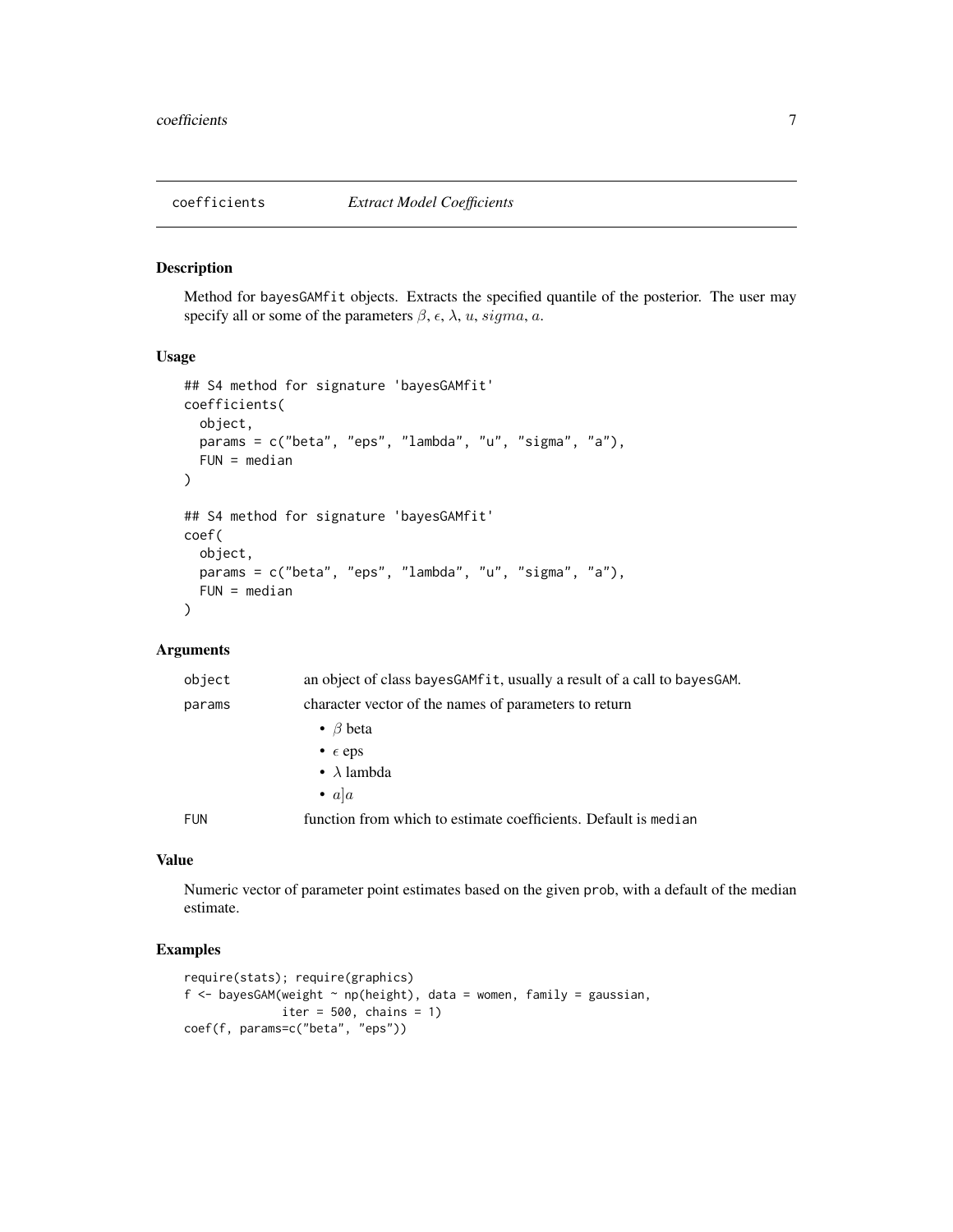```
create_bivariate_design
```
*Creates a design matrix from a bivariate smoothing algorithm*

# Description

create\_bivariate\_design accepts two numeric vectors of equal length as inputs. From these inputs, a bivariate smoothing design matrix is produced using thin plate splines.

# Usage

```
create_bivariate_design(X1, X2, num_knots = NULL, knots = NULL)
```
# Arguments

| Χ1        | numeric vector for first variable                          |
|-----------|------------------------------------------------------------|
| X2        | numeric vector for second variable                         |
| num_knots | optional: number of knots                                  |
| knots     | optional: matrix of knot locations for bivariate smoothing |

# Value

list containing the design matrix Z and matrix of knots

# References

Ruppert, David, Matt P. Wand, and Raymond J. Carroll. *Semiparametric Regression*. No. 12. Cambridge university press, 2003. Section 13.5

Matt Wand (2018). SemiPar: Semiparametric Regression. R package version 1.0-4.2.

```
x1 <- rnorm(100)
x2 < - rnorm(100)
res <- create_bivariate_design(x1, x2)
res$knots
dim(res$Z)
```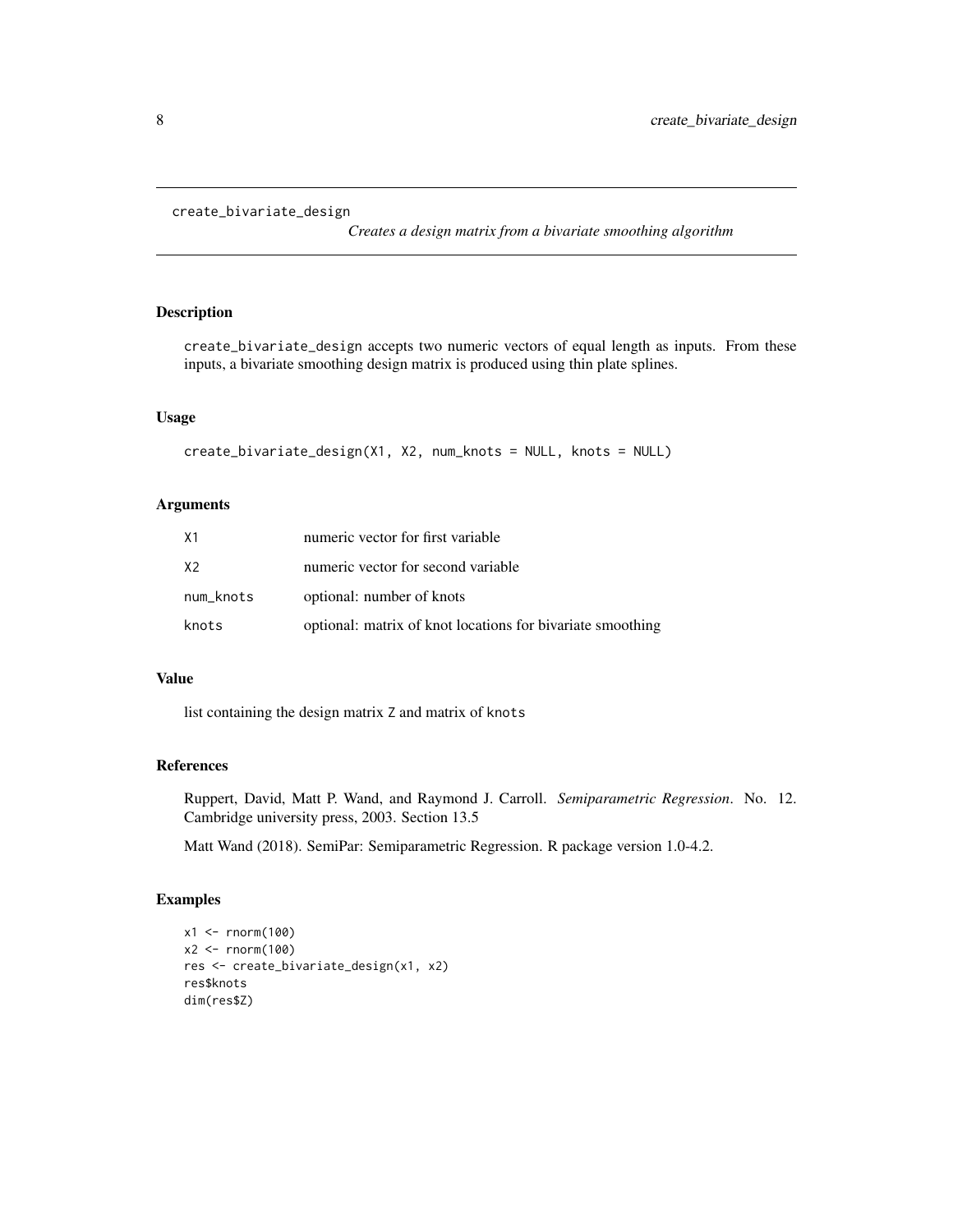<span id="page-8-0"></span>extract\_log\_lik\_bgam *Extract the log likelihood from models fit by* bayesGAM

#### Description

Convenience function for extracting the pointwise log-likelihood matrix or array from a model fit by bayesGAM. Calls the extract\_log\_lik method from the loo package

#### Usage

```
extract_log_lik_bgam(object, ...)
```

```
## S4 method for signature 'bayesGAMfit'
extract_log_lik_bgam(object, ...)
```
# Arguments

| object   | Object of type bayes GAM fit generated from bayes GAM. |
|----------|--------------------------------------------------------|
| $\cdots$ | Additional parameters to pass to loo::extract_log_lik  |

#### Value

A matrix with the extracted log likelihood values post-warmup

# References

Stan Development Team (2017). The Stan C++ Library, Version 2.16.0. https://mc-stan.org/

Stan Development Team (2017). RStan: the R interface to Stan, Version 2.16.1. https://mc-stan.org/

Vehtari A, Gabry J, Magnusson M, Yao Y, Gelman A (2019). "loo: Efficient leave-one-out crossvalidation and WAIC for Bayesian models." R package version 2.2.0, <URL: https://mc-stan.org/loo>.

Vehtari A, Gelman A, Gabry J (2017). "Practical Bayesian model evaluation using leave-one-out cross-validation and WAIC." *Statistics and Computing*, *27*, 1413-1432. doi:10.1007/s11222-016- 9696-4 (URL: https://doi.org/10.1007/s11222-016-9696-4).

```
f \leq bayesGAM(weight \sim np(height), data = women,
              family = gaussian, iter=500, chains = 1)
ll <- extract_log_lik_bgam(f)
```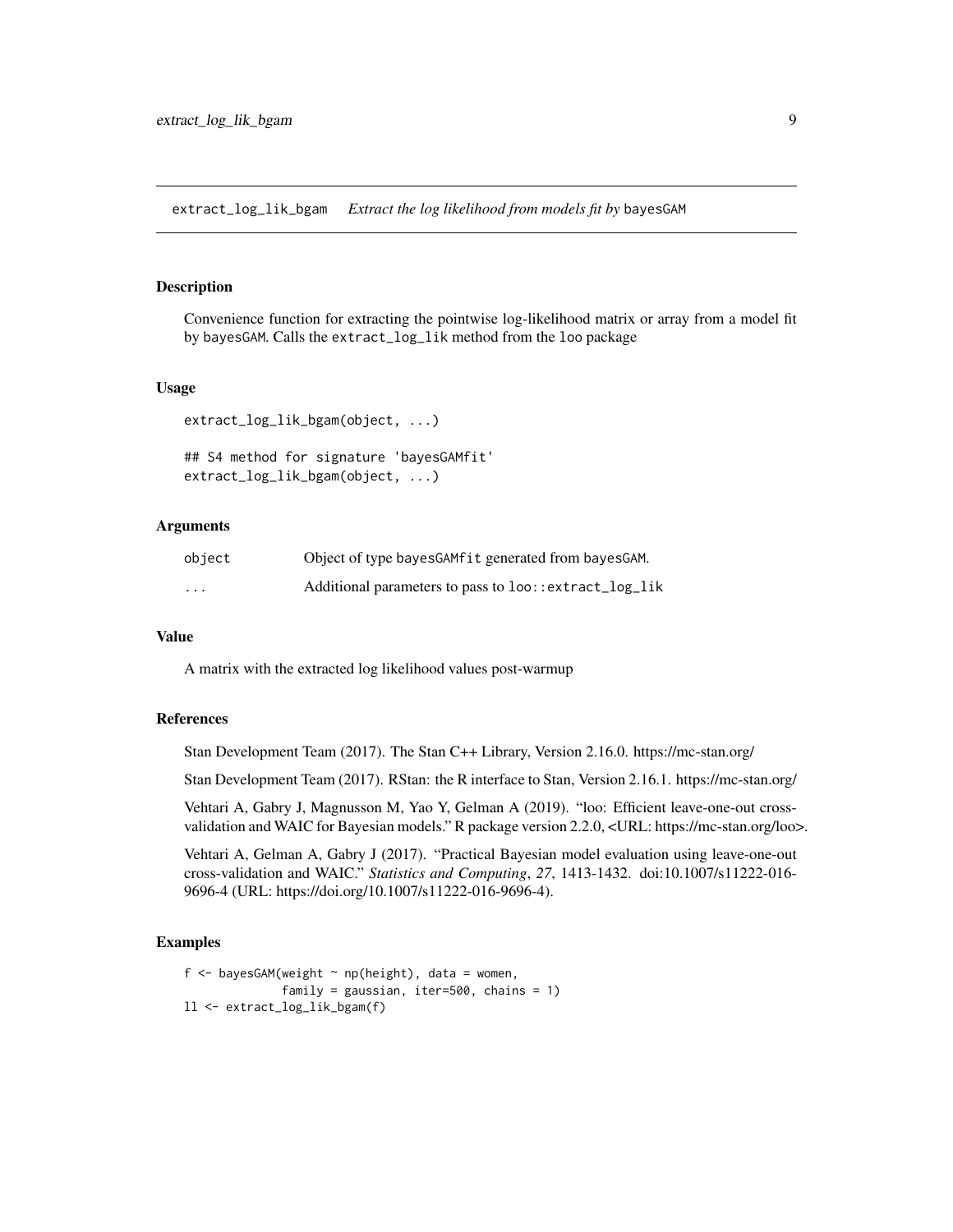<span id="page-9-0"></span>

Method for bayesGAMfit objects. Extracts the fitted values based on a specified quantile for the posterior distribution. The median is the default.

#### Usage

```
## S4 method for signature 'bayesGAMfit'
fitted(object, ...)
```
# Arguments

| object | an object of class bayesGAMfit, usually a result of a call to bayesGAM. |
|--------|-------------------------------------------------------------------------|
| .      | additional arguments to pass to coefficients                            |

# Value

Numeric vector of fitted values

# Examples

```
require(stats); require(graphics)
f <- bayesGAM(weight \sim np(height), data = women, family = gaussian,
              iter = 500, chains = 1)
plot(fitted(f), women$weight, type='o', xlab="fitted", ylab="actual")
```
getDesign *Design matrices from a* bayesGAMfit *object*

## Description

Contains the design matrices produced for model fitting. The fixed effects design matrix X or random effects design matrix Z can be specified.

#### Usage

```
getDesign(object, ...)
## S4 method for signature 'bayesGAMfit'
getDesign(object, type = "X")
## S4 method for signature 'glmModel'
getDesign(object, type = "X")
```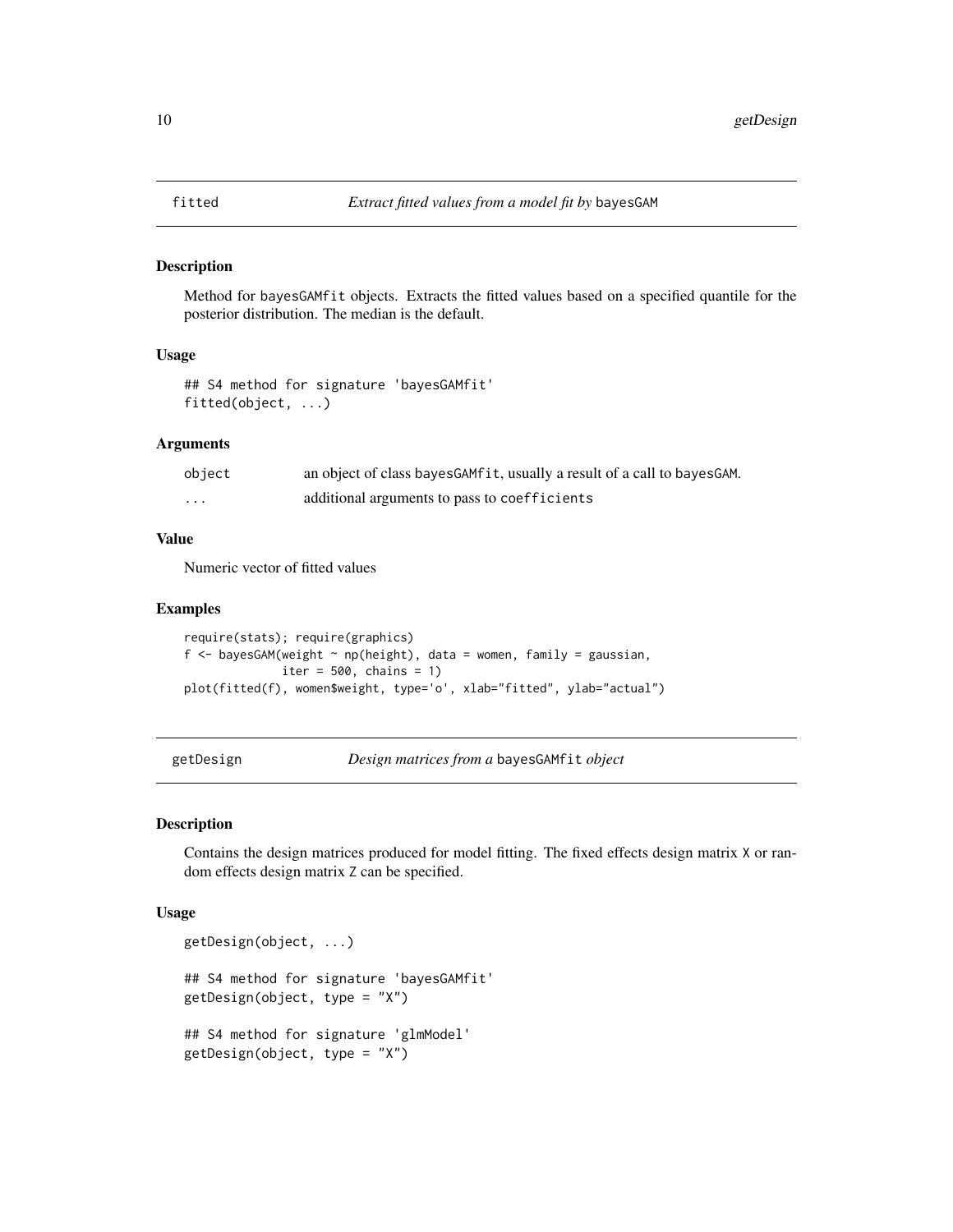# <span id="page-10-0"></span>getModelSlots 11

# Arguments

| object   | Object of type bayes GAM fit generated from bayes GAM                        |
|----------|------------------------------------------------------------------------------|
| $\cdots$ | Additional arguments for getDesign                                           |
| type     | Character for fixed effect design matrix X or random effects design matrix Z |

# Value

Contents of stanfit results

# Examples

```
require(stats); require(graphics)
f <- bayesGAM(weight \sim np(height), data = women, family = gaussian,
             iter = 500, chains = 1)
getDesign(f, "Z")
```

| getModelSlots |  |  | Return one or slots from the Stan model in bayesGAM |  |
|---------------|--|--|-----------------------------------------------------|--|
|---------------|--|--|-----------------------------------------------------|--|

# Description

Contains the objects and parameters passed to Stan in object of type glmModel, contained in object type bayesGAMfit

# Usage

```
getModelSlots(object, ...)
```
## S4 method for signature 'bayesGAMfit' getModelSlots(object, name = "X")

# Arguments

| object   | Object of type bayesGAMfit                                                                          |
|----------|-----------------------------------------------------------------------------------------------------|
| $\ddots$ | Additional arguments for getModelSlots                                                              |
| name     | Character name of slot in glmModel                                                                  |
|          | • X Fixed effects design matrix                                                                     |
|          | • Z Random effects design matrix                                                                    |
|          | • Zlst list of individual random effects design matrices that, combined, form<br>7                  |
|          | • Zarray array of individual random effects design matrices. Used for multi-<br>ple response models |
|          | • max_col maximum number of columns of an individual Z matrix. Padding<br>for STAN                  |
|          | • y numeric response matrix                                                                         |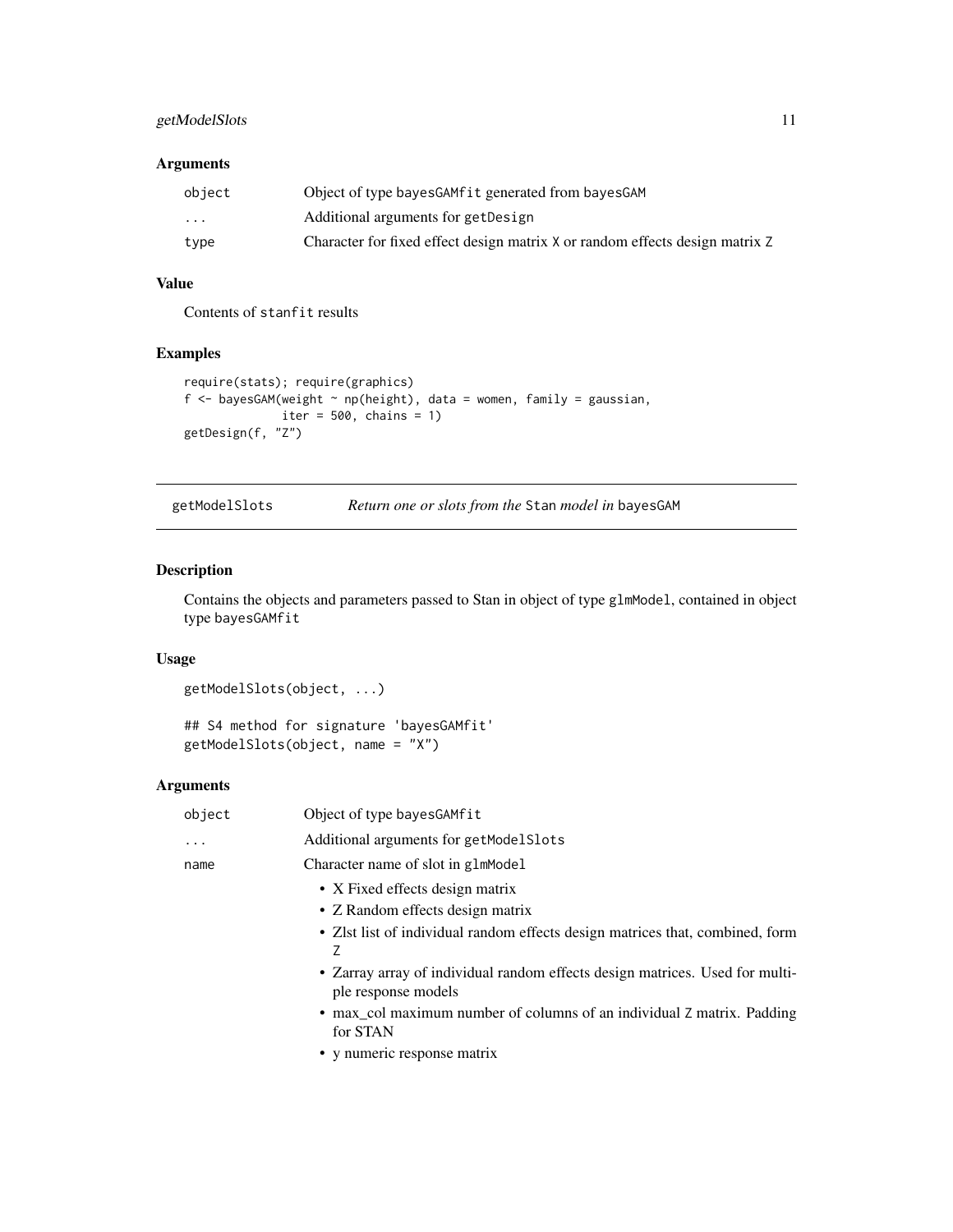- <span id="page-11-0"></span>• p number of beta parameters
- r number of eps parameters
- q number of lambda parameters
- n number of records in the dataset
- has intercept logical of whether the model includes an intercept term
- zvars number of random effects variables
- names\_beta parameter names for beta
- names\_u parameter names for the random effects
- names\_y response names
- prior prior object with priors used in the model
- knots list of knots used in non-parametric functions
- basis character indicating basis function. tps for thin-plate splines and trunc.poly for truncated polynomial
- npargs arguments passed to non-parametric functions in the model
- npterms variables used in non-parametric functions
- sub form formula with the np terms removed
- random intercept logical indicator of whether a random effects intercept is used
- multresponse logical indicator of whether the model is multiple response

#### Value

Contents of slot in glmModel

# Examples

```
require(stats); require(graphics)
f \leq bayesGAM(weight \sim np(height), data = women, family = gaussian,
              iter = 500, chains = 1)
getModelSlots(f, "X")
```
getSamples *Extract the MCMC samples from an object of type* bayesGAMfit

# Description

Returns an array of the posterior simulation from Stan. Optionally, may return a subsample from the full MCMC simulation.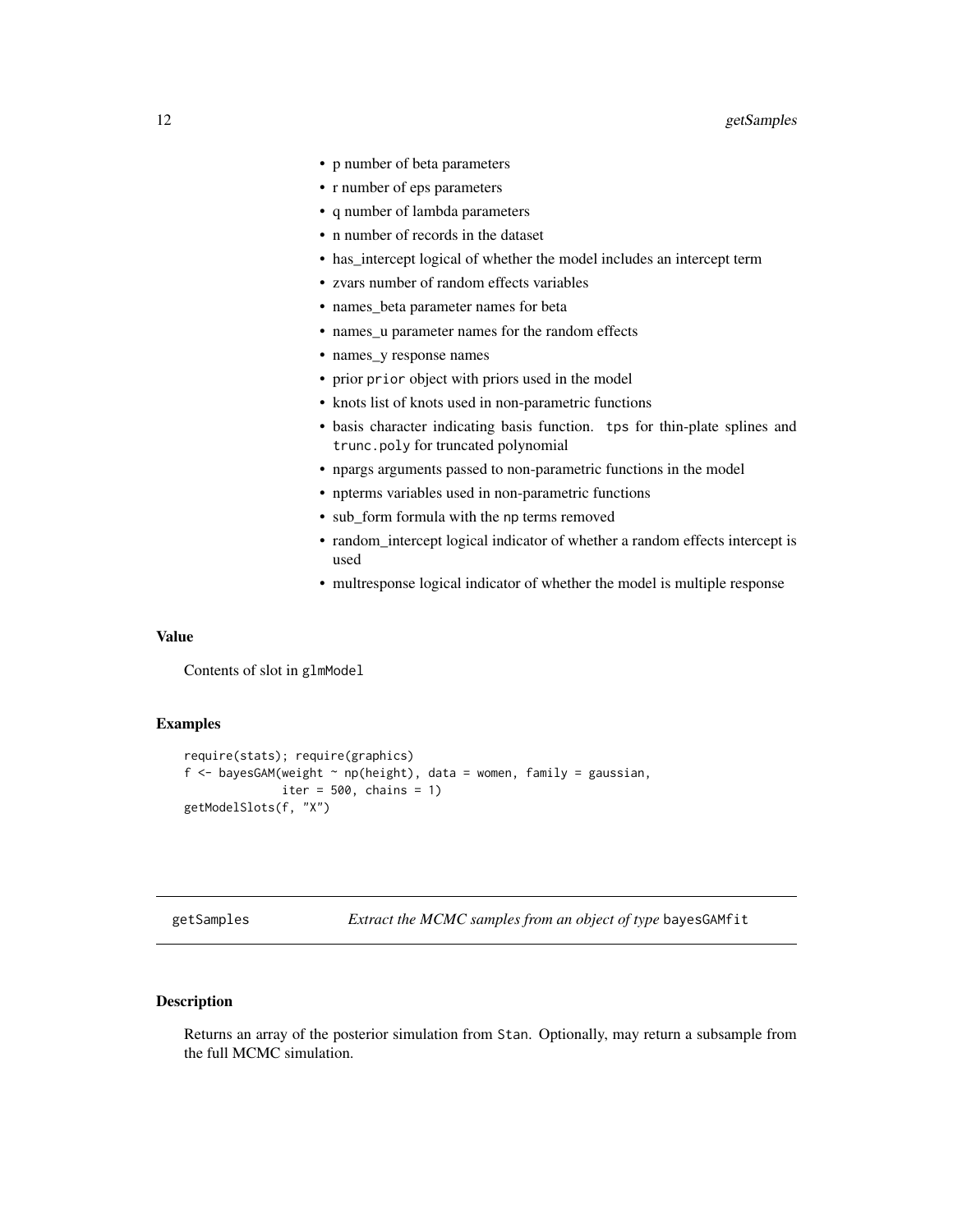# <span id="page-12-0"></span>getStanResults 13

# Usage

```
getSamples(object, ...)
## S4 method for signature 'bayesGAMfit'
getSamples(object, nsamp = NULL, seednum = NULL, ...)
## S4 method for signature 'stanfit'
getSamples(object, nsamp = 1000, seednum = NULL, results = NULL, ...)
## S4 method for signature 'glmModel'
getSamples(object, nsamp = NULL, seednum = NULL, results = NULL, ...)
```
# Arguments

| object    | model object of class bayes GAM fit                             |
|-----------|-----------------------------------------------------------------|
| $\ddotsc$ | Additional parameters passed to corrplot.mixed                  |
| nsamp     | Optional number of samples to return                            |
| seednum   | Optional integer for seed number when selecting a random sample |
| results   | Matrix of HMC posterior samples                                 |

# Value

array of the posterior simulation, or subsample of the array

NA

#### Examples

```
require(stats); require(graphics)
f <- bayesGAM(weight \sim np(height), data = women, family = gaussian,
              iter = 500, chains = 1)
allres <- getSamples(f)
```
getStanResults *Returns the* stanfit *object generated by* rstan

# Description

Contains the full content of the stanfit object

# Usage

```
getStanResults(object)
## S4 method for signature 'bayesGAMfit'
getStanResults(object)
```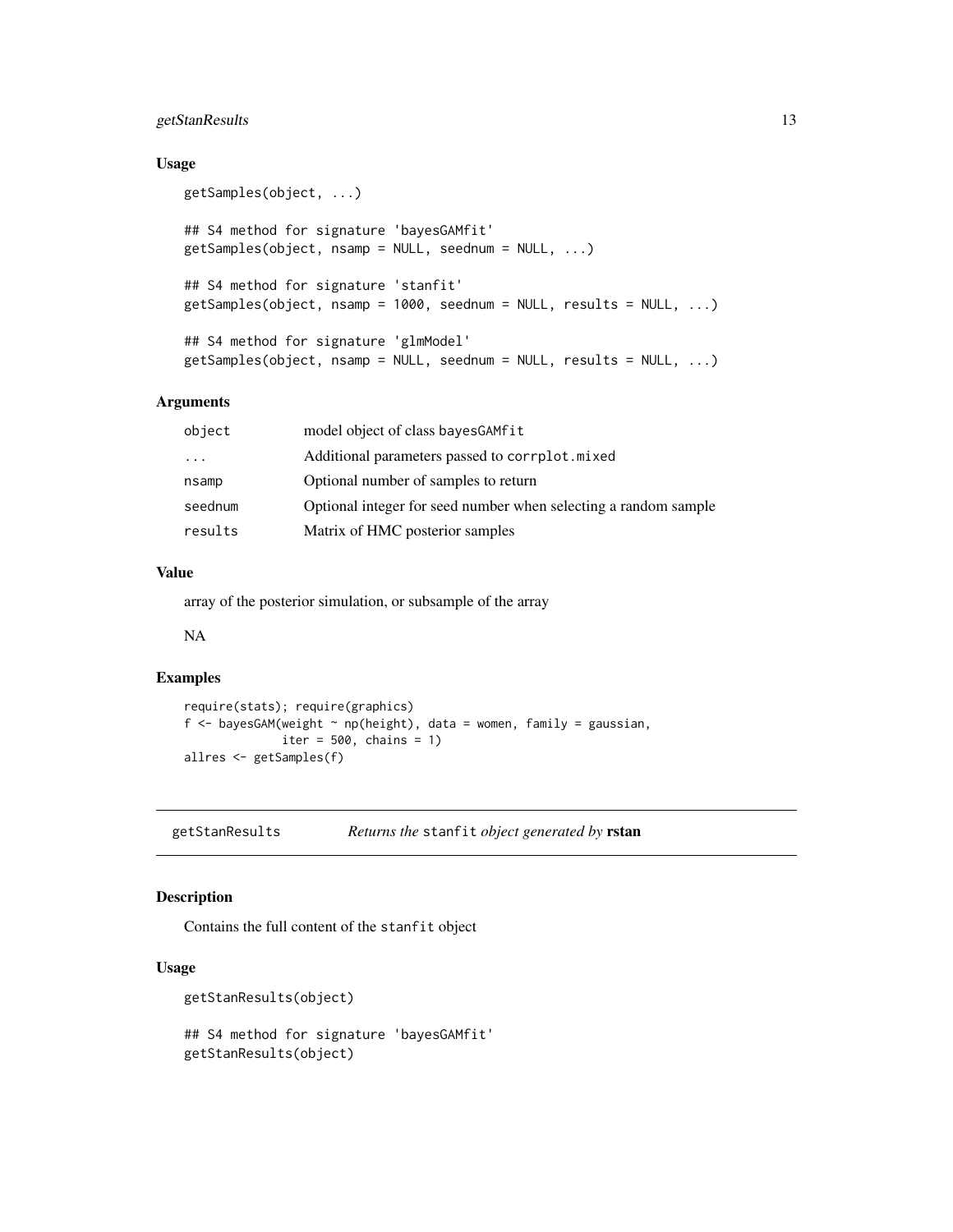# <span id="page-13-0"></span>Arguments

object Object of type bayesGAMfit returned from bayesGAM

# Value

Contents of stanfit results

# Examples

```
require(stats); require(graphics)
f <- bayesGAM(weight \sim np(height), data = women, family = gaussian,
             iter = 500, chains = 1)
sres <- getStanResults(f)
plot(sres) # rstan method
```
#### L *Lag function for autoregressive models*

# Description

Creates lagged variables for use with bayesGAM, including the functionality to create lags for each specified subject if desired. The input data must be pre- sorted according by time, and within each subject id if specified.

# Usage

 $L(x, k = 1, id = NULL)$ 

#### Arguments

| X  | numeric vector                                  |
|----|-------------------------------------------------|
| k  | integer vector of lagged variables to create    |
| id | optional identification number for each subject |

# Value

numeric vector or matrix of the lagged variable(s)

# References

Zeileis A (2019). dynlm: Dynamic Linear Regression. R package version 0.3-6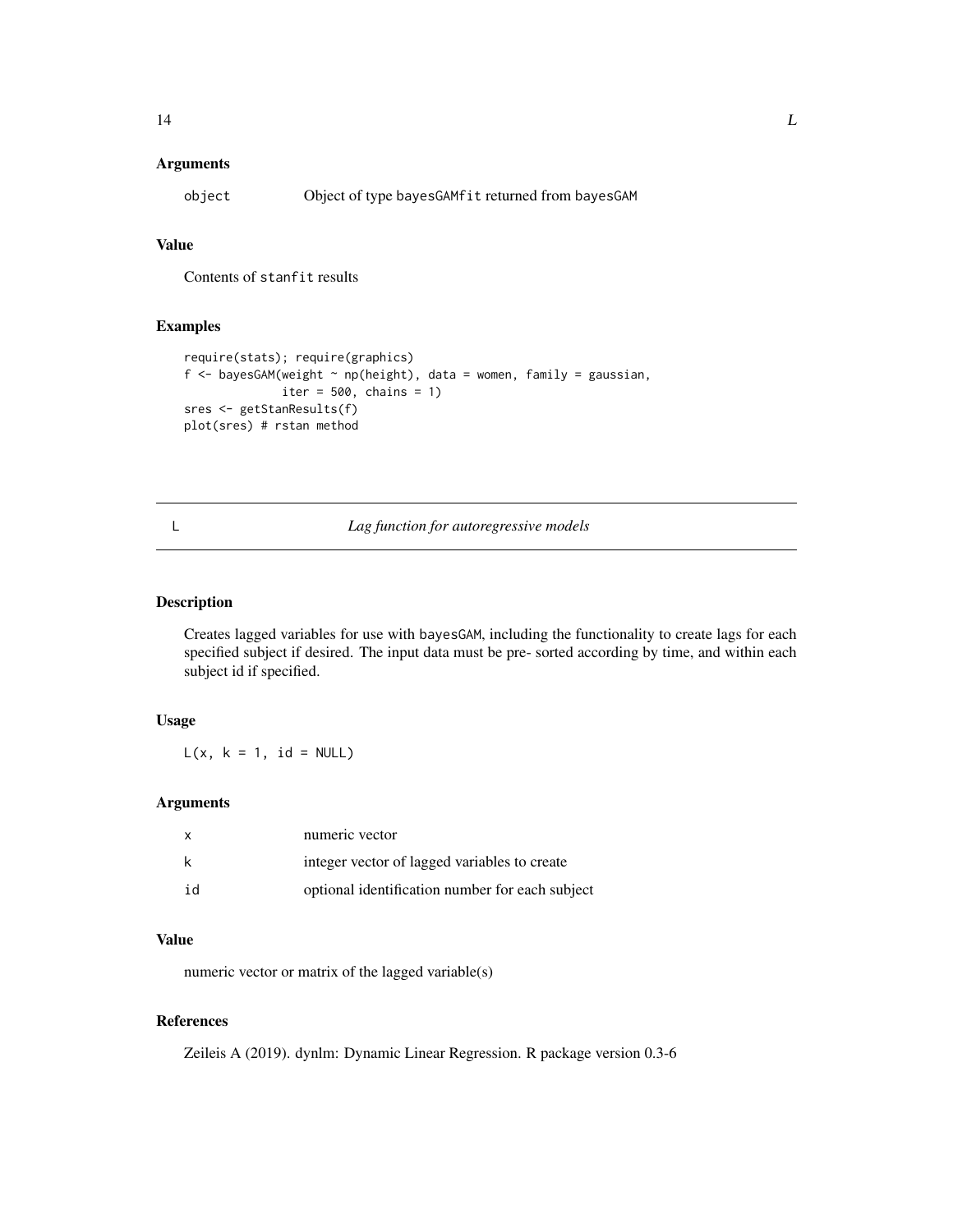#### <span id="page-14-0"></span>loo\_bgam 15

#### Examples

```
x < - rnorm(20)id \leftarrow rep(1:4, each=5)L(x, 1:2, id)
# autoregressive
ar.ols(lh, demean = FALSE, intercept=TRUE, order=1)
f \leftarrow bayesGAM(lh ~ L(lh), family=gaussian)
coef(f)
```

| loo_bgam | Calls the loo package to perform efficient approximate leave-one-out |
|----------|----------------------------------------------------------------------|
|          | <i>cross-validation on models fit with</i> bayesGAM                  |

# Description

Computes PSIS-LOO CV, efficient approximate leave-one-out (LOO) cross-validation for Bayesian models using Pareto smoothed importance sampling (PSIS). This calls the implementation from the loo package of the methods described in Vehtari, Gelman, and Gabry (2017a, 2017b).

# Usage

```
loo_bgam(object, ...)
## S4 method for signature 'bayesGAMfit'
loo_bgam(object, ...)
## S4 method for signature 'array'
loo_bgam(object, ...)
```
#### Arguments

| object | Object of type bayes GAM fit generated from bayes GAM. |
|--------|--------------------------------------------------------|
| .      | Additional parameters to pass to pass to loo:: loo     |

# Value

a named list of class c("psis\_loo","loo")

- estimates A matrix with two columns (Estimate, SE) and three rows (elpd\_loo, p\_loo, looic). This contains point estimates and standard errors of the expected log pointwise predictive density (elpd\_loo), the effective number of parameters (p\_loo) and the LOO information criterion looic (which is just  $-2 \times$  elpd\_loo, i.e., converted to deviance scale).
- pointwise A matrix with five columns (and number of rows equal to the number of observations) containing the pointwise contributions of the measures (elpd\_loo, mcse\_elpd\_loo, p\_loo, looic, influence\_pareto\_k). in addition to the three measures in estimates, we also report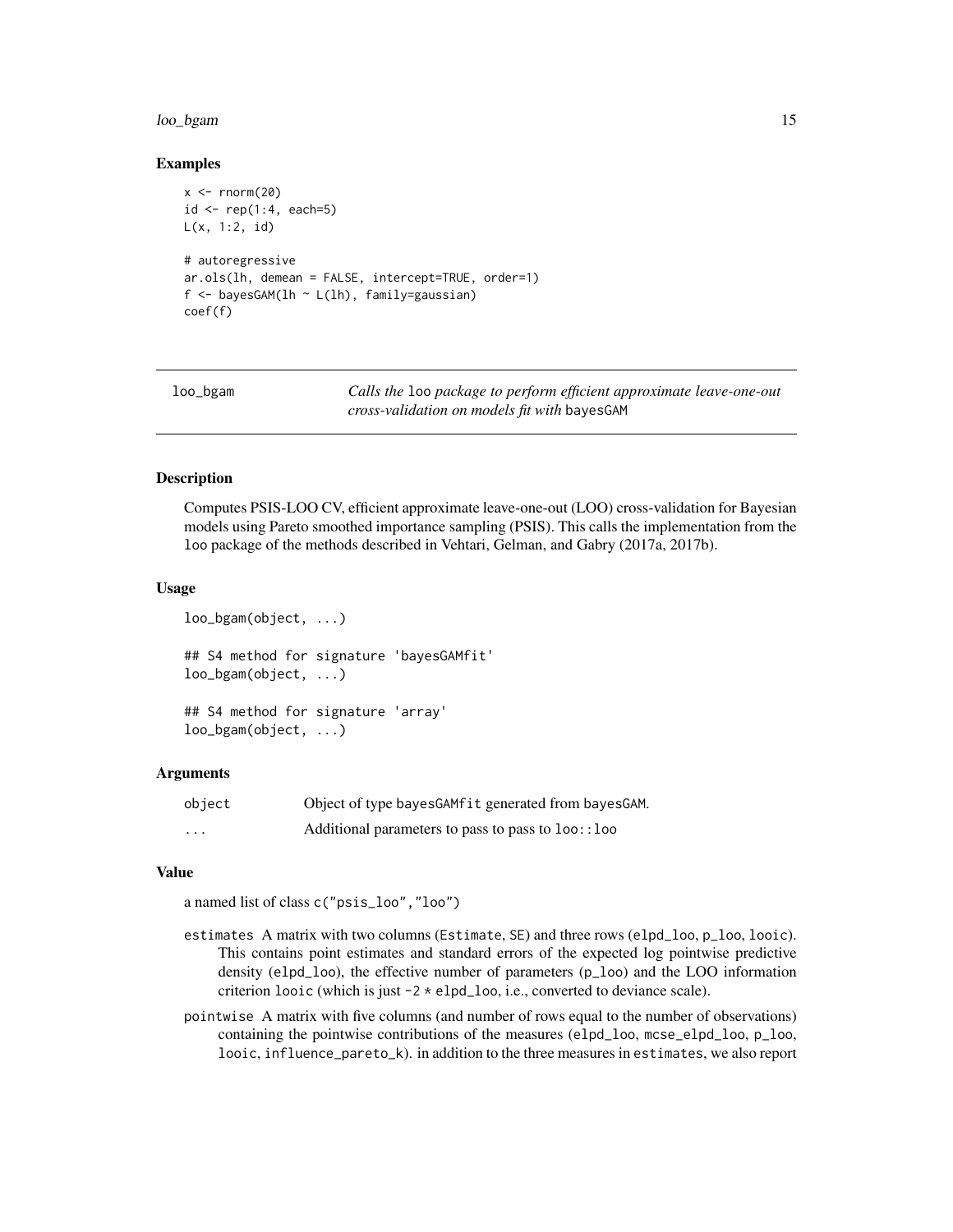<span id="page-15-0"></span>pointwise values of the Monte Carlo standard error of elpd\_loo (mcse\_elpd\_loo), and statistics describing the influence of each observation on the posterior distribution (influence\_pareto\_k). These are the estimates of the shape parameter  $k$  of the generalized Pareto fit to the importance ratios for each leave-one-out distribution. See the [pareto-k-diagnostic](#page-0-0) page for details.

diagnostics A named list containing two vectors:

- pareto\_k: Importance sampling reliability diagnostics. By default, these are equal to the influence\_pareto\_k in pointwise. Some algorithms can improve importance sampling reliability and modify these diagnostics. See the [pareto-k-diagnostic](#page-0-0) page for details.
- n\_eff: PSIS effective sample size estimates.
- psis\_object This component will be NULL unless the save\_psis argument is set to TRUE when calling loo(). In that case psis\_object will be the object of class "psis" that is created when the loo() function calls  $\overline{psis}$  () internally to do the PSIS procedure.

#### References

Vehtari, A., Gelman, A., and Gabry, J. (2017a). Practical Bayesian model evaluation using leaveone-out cross-validation and WAIC. Statistics and Computing. 27(5), 1413–1432. doi:10.1007/s11222- 016-9696-4 (journal version, preprint arXiv:1507.04544).

Vehtari, A., Gelman, A., and Gabry, J. (2017b). Pareto smoothed importance sampling. preprint arXiv:1507.02646

Vehtari A, Gabry J, Magnusson M, Yao Y, Gelman A (2019). "loo: Efficient leave-one-out crossvalidation and WAIC for Bayesian models." R package version 2.2.0, <URL: https://mc-stan.org/loo>.

#### Examples

f  $\leq$  bayesGAM(weight  $\sim$  np(height), data = women, family = gaussian, iter=500, chains =  $1$ ) loo\_bgam(f)

loo\_compare\_bgam *Calls the* loo *package to compare models fit by* bayesGAMfit

#### Description

Compares fitted models based on ELPD, the expected log pointwise predictive density for a new dataset.

#### Usage

```
loo_compare_bgam(object, ...)
```
## S4 method for signature 'bayesGAMfit' loo\_compare\_bgam(object, ...)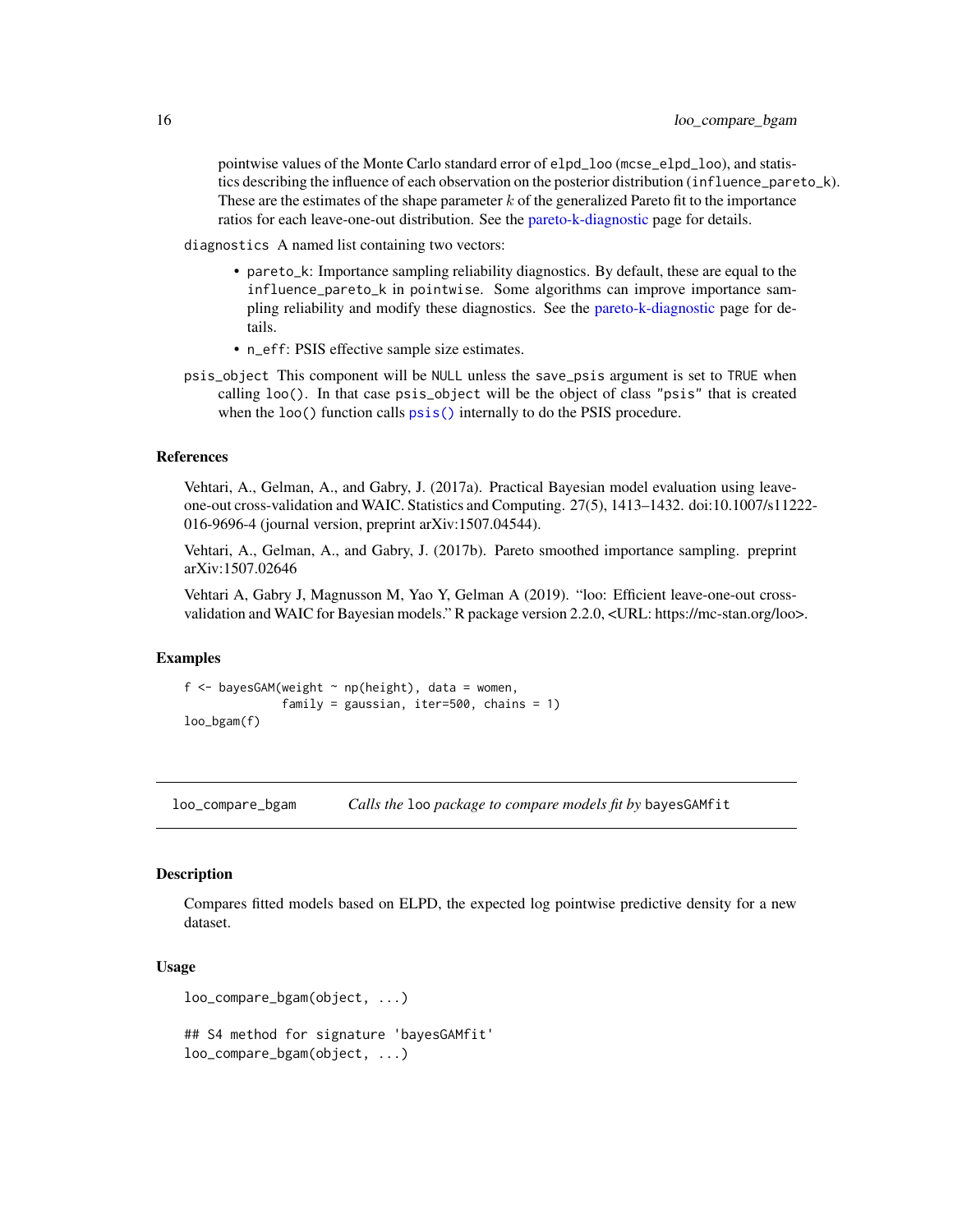# <span id="page-16-0"></span>mcmc\_plots 17

#### **Arguments**

| object   | Object of type bayes GAM fit generated from bayes GAM. |
|----------|--------------------------------------------------------|
| $\cdots$ | Additional objects of type bayes GAMfit                |

# Value

a matrix with class compare.loo that has its own print method from the loo package

# References

Watanabe, S. (2010). Asymptotic equivalence of Bayes cross validation and widely application information criterion in singular learning theory. Journal of Machine Learning Research 11, 3571- 3594.

Vehtari, A., Gelman, A., and Gabry, J. (2017a). Practical Bayesian model evaluation using leaveone-out cross-validation and WAIC. Statistics and Computing. 27(5), 1413–1432. doi:10.1007/s11222- 016-9696-4 (journal version, preprint arXiv:1507.04544).

Vehtari, A., Gelman, A., and Gabry, J. (2017b). Pareto smoothed importance sampling. preprint arXiv:1507.02646

Vehtari A, Gabry J, Magnusson M, Yao Y, Gelman A (2019). "loo: Efficient leave-one-out crossvalidation and WAIC for Bayesian models." R package version 2.2.0, <URL: https://mc-stan.org/loo>.

Gabry, J. , Simpson, D. , Vehtari, A. , Betancourt, M. and Gelman, A. (2019), Visualization in Bayesian workflow. J. R. Stat. Soc. A, 182: 389-402. doi:10.1111/rssa.12378

# Examples

```
f1 <- bayesGAM(weight \sim height, data = women,
              family = gaussian, iter=500, chains = 1)
f2 <- bayesGAM(weight ~ np(height), data=women,
              family = gaussian, iter=500, chains = 1)
loo_compare_bgam(f1, f2)
```
<span id="page-16-1"></span>mcmc\_plots *Plotting for MCMC visualization and diagnostics provided by* bayesplot *package*

# **Description**

Plots of Rhat statistics, ratios of effective sample size to total sample size, and autocorrelation of MCMC draws.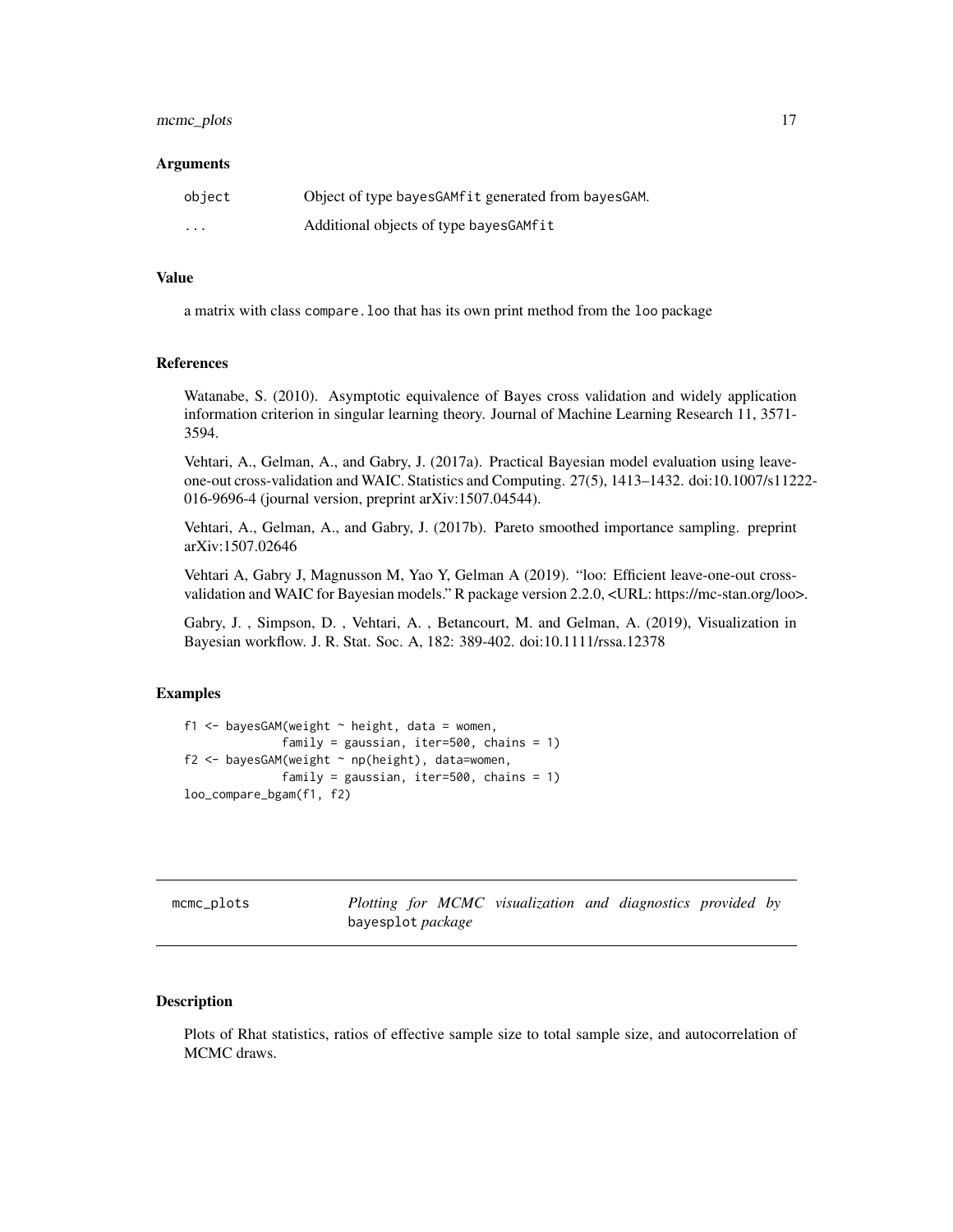# Usage

```
mcmc_intervals(object, ...)
## S4 method for signature 'bayesGAMfit'
mcmc_intervals(
 object,
 regex_pars = c("^beta", "^lambda", "^eps", "^a", "^sigma_u_correlation"),
  ...
\lambdamcmc_areas(object, ...)
## S4 method for signature 'bayesGAMfit'
mcmc_areas(
 object,
 regex_pars = c("^beta", "^lambda", "^eps", "^a", "^sigma_u_correlation"),
  ...
\mathcal{L}mcmc_hist(object, ...)
## S4 method for signature 'bayesGAMfit'
mcmc_hist(
 object,
 regex_pars = c("^beta", "^lambda", "^eps", "^a", "^sigma_u_correlation"),
  ...
\mathcal{L}mcmc_hist_by_chain(object, ...)
## S4 method for signature 'bayesGAMfit'
mcmc_hist_by_chain(
 object,
 regex_pars = c("^beta", "^lambda", "^eps", "^a", "^sigma_u_correlation"),
  ...
\mathcal{L}mcmc_dens(object, ...)
## S4 method for signature 'bayesGAMfit'
mcmc_dens(
 object,
 regex_pars = c("^beta", "^lambda", "^eps", "^a", "^sigma_u_correlation"),
  ...
\lambdamcmc_scatter(object, ...)
```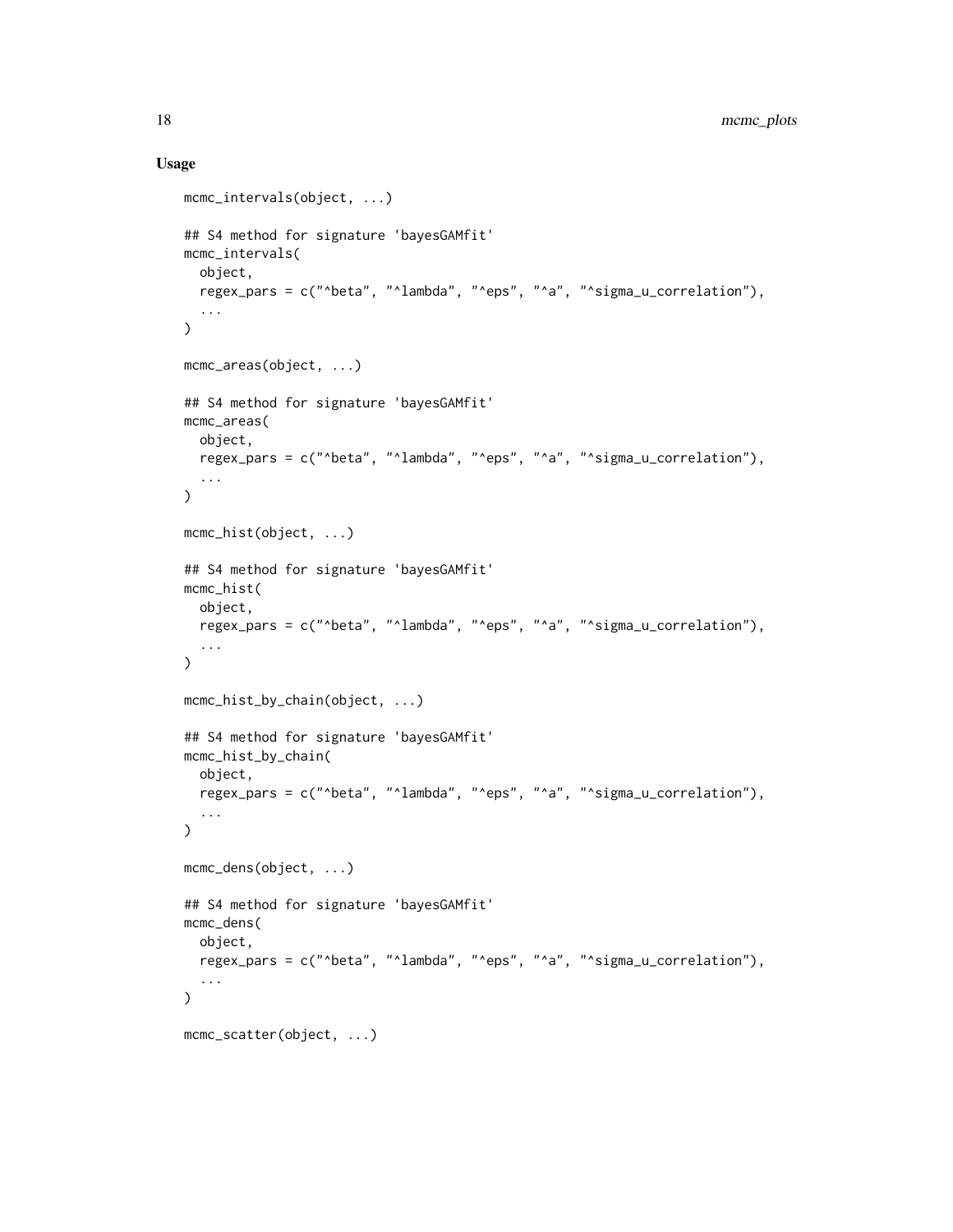```
## S4 method for signature 'bayesGAMfit'
mcmc_scatter(
  object,
  regex_pars = c("^beta", "^lambda", "^eps", "^a", "^sigma_u_correlation"),
  ...
\mathcal{L}mcmc_hex(object, ...)
## S4 method for signature 'bayesGAMfit'
mcmc_hex(
  object,
  regex_pars = c("^beta", "^lambda", "^eps", "^a", "^sigma_u_correlation"),
  ...
\mathcal{L}mcmc_pairs(object, ...)
## S4 method for signature 'bayesGAMfit'
mcmc_pairs(
  object,
  regex_pars = c("^beta", "^lambda", "^eps", "^a", "^sigma_u_correlation"),
  ...
\mathcal{L}mcmc_acf(object, ...)
## S4 method for signature 'bayesGAMfit'
mcmc_acf(
  object,
  regex_pars = c("^beta", "^lambda", "^eps", "^a", "^sigma_u_correlation"),
  ...
\mathcal{L}mcmc_acf_bar(object, ...)
## S4 method for signature 'bayesGAMfit'
mcmc_acf_bar(
  object,
  regex_pars = c("^beta", "^lambda", "^eps", "^a", "^sigma_u_correlation"),
  ...
\mathcal{L}mcmc_trace(object, ...)
## S4 method for signature 'bayesGAMfit'
mcmc_trace(
  object,
```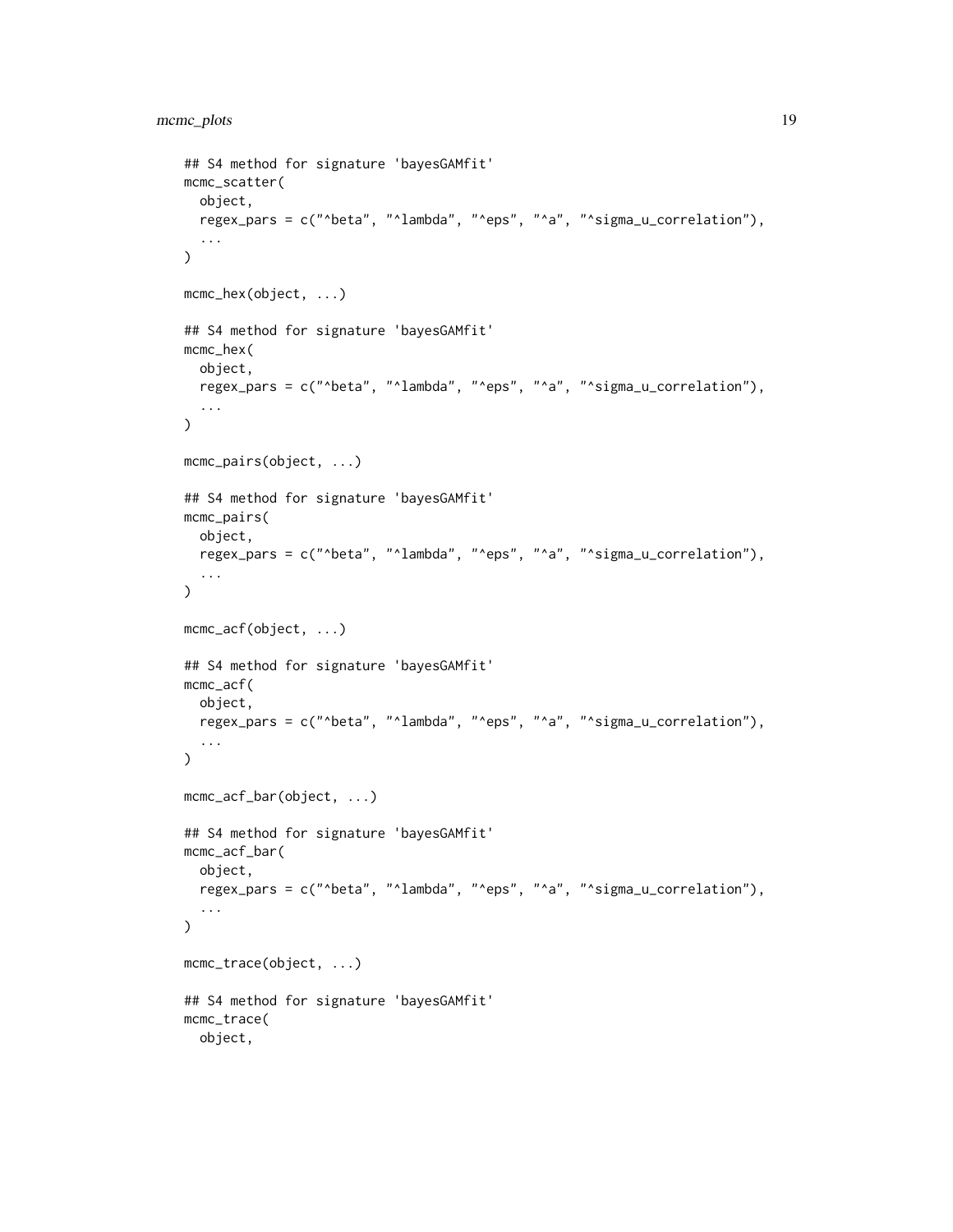```
regex_pars = c("^beta", "^lambda", "^eps", "^a", "^sigma_u_correlation"),
  ...
\lambdamcmc_rhat(object, ...)
## S4 method for signature 'bayesGAMfit'
mcmc_rhat(
 object,
 regex_pars = c("^beta", "^lambda", "^eps", "^a", "^sigma_u_correlation"),
  ...
\mathcal{L}mcmc_rhat_hist(object, ...)
## S4 method for signature 'bayesGAMfit'
mcmc_rhat_hist(
 object,
 regex_pars = c("^beta", "^lambda", "^eps", "^a", "^sigma_u_correlation"),
 ...
\mathcal{L}mcmc_rhat_data(object, ...)
## S4 method for signature 'bayesGAMfit'
mcmc_rhat_data(
 object,
 regex_pars = c("^beta", "^lambda", "^eps", "^a", "^sigma_u_correlation"),
  ...
\mathcal{L}mcmc_neff(object, ...)
## S4 method for signature 'bayesGAMfit'
mcmc_neff(
 object,
 regex_pars = c("^beta", "^lambda", "^eps", "^a", "^sigma_u_correlation"),
  ...
\mathcal{L}mcmc_neff_hist(object, ...)
## S4 method for signature 'bayesGAMfit'
mcmc_neff_hist(
 object,
 regex_pars = c("^beta", "^lambda", "^eps", "^a", "^sigma_u_correlation"),
  ...
\mathcal{L}
```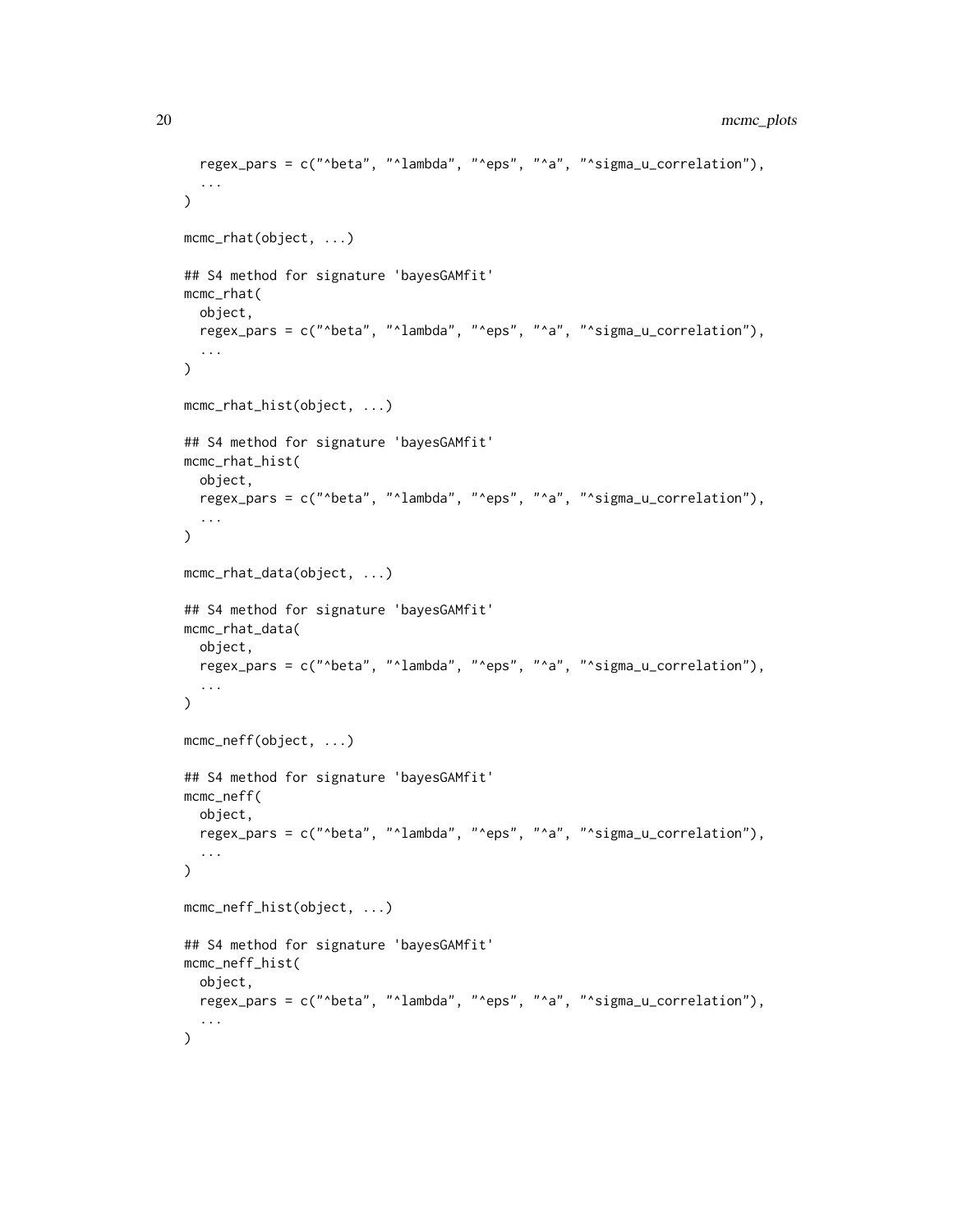```
mcmc_neff_data(object, ...)
## S4 method for signature 'bayesGAMfit'
mcmc_neff_data(
 object,
  regex_pars = c("^beta", "^lambda", "^eps", "^a", "^sigma_u_correlation"),
  ...
\lambdamcmc_violin(object, ...)
## S4 method for signature 'bayesGAMfit'
mcmc_violin(
 object,
 regex_pars = c("^beta", "^lambda", "^eps", "^a", "^sigma_u_correlation"),
  ...
)
```
## Arguments

| object            | an object of class bayes GAM fit                                  |
|-------------------|-------------------------------------------------------------------|
| $\cdot\cdot\cdot$ | optional additional arguments to pass to the bayesplot functions  |
| regex_pars        | character vector of regular expressions of variable names to plot |

#### Value

These functions call various plotting functions from the bayesplot package, which returns a list including ggplot2 objects.

#### Plot Descriptions from the bayesplot package documentation

- mcmc\_hist(object,...) Default plot called by plot function. Histograms of posterior draws with all chains merged.
- mcmc\_dens(object,...) Kernel density plots of posterior draws with all chains merged.
- mcmc\_hist\_by\_chain(object,...) Histograms of posterior draws with chains separated via faceting.
- mcmc\_dens\_overlay(object,...) Kernel density plots of posterior draws with chains separated but overlaid on a single plot.
- mcmc\_violin(object,...) The density estimate of each chain is plotted as a violin with horizontal lines at notable quantiles.
- mcmc\_dens\_chains(object,...) Ridgeline kernel density plots of posterior draws with chains separated but overlaid on a single plot. In mcmc\_dens\_overlay() parameters appear in separate facets; in mcmc\_dens\_chains() they appear in the same panel and can overlap vertically.
- mcmc\_intervals(object,...) Plots of uncertainty intervals computed from posterior draws with all chains merged.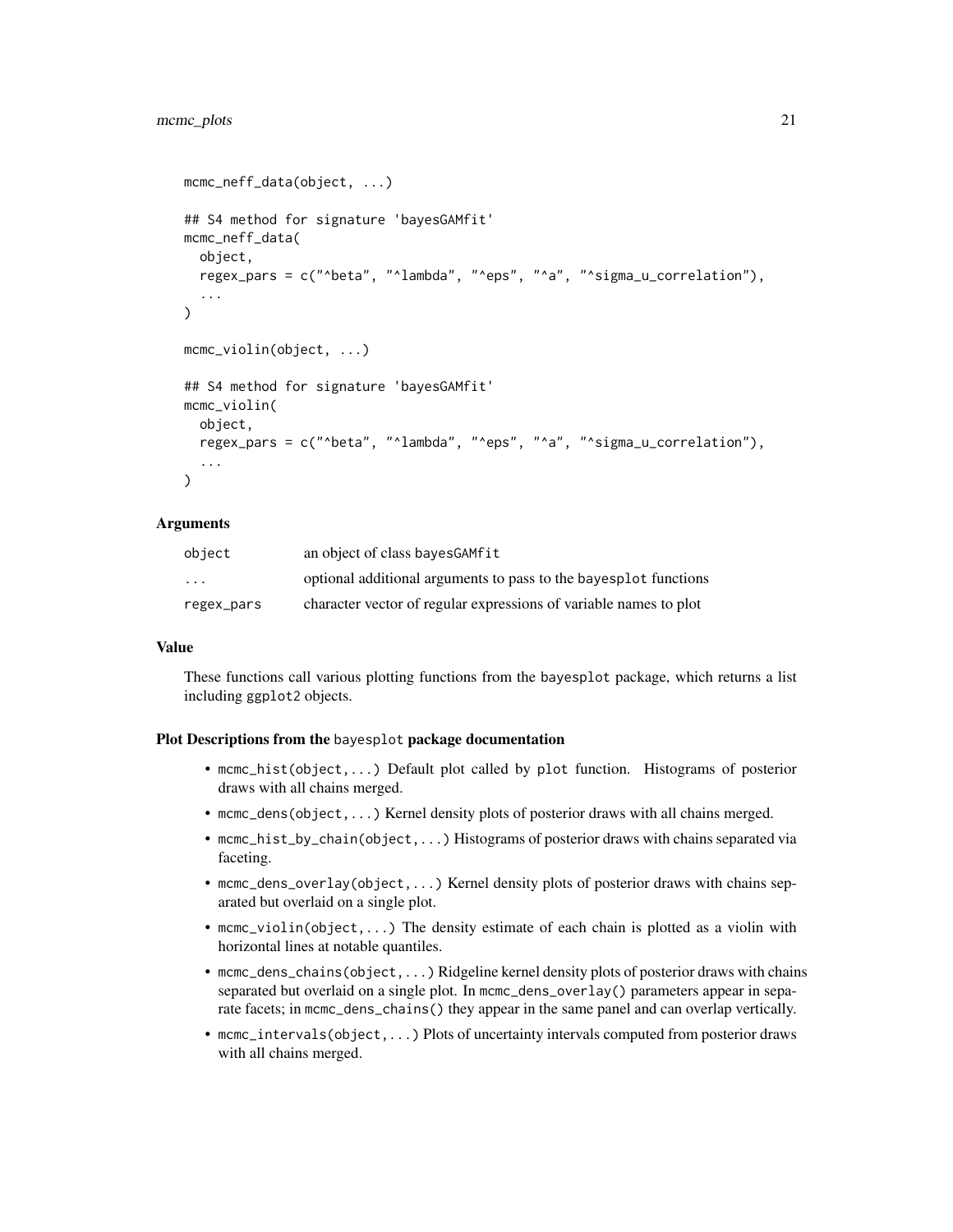- mcmc\_areas(object,...) Density plots computed from posterior draws with all chains merged, with uncertainty intervals shown as shaded areas under the curves.
- mcmc\_scatter(object,...) Bivariate scatterplot of posterior draws. If using a very large number of posterior draws then mcmc\_hex() may be preferable to avoid overplotting.
- mcmc\_hex(object,...) Hexagonal heatmap of 2-D bin counts. This plot is useful in cases where the posterior sample size is large enough that mcmc\_scatter() suffers from overplotting.
- mcmc\_pairs(object,...) A square plot matrix with univariate marginal distributions along the diagonal (as histograms or kernel density plots) and bivariate distributions off the diagonal (as scatterplots or hex heatmaps).

For the off-diagonal plots, the default is to split the chains so that (roughly) half are displayed above the diagonal and half are below (all chains are always merged together for the plots along the diagonal). Other possibilities are available by setting the condition argument.

- mcmc\_rhat(object,...), mcmc\_rhat\_hist(object,...) Rhat values as either points or a histogram. Values are colored using different shades (lighter is better). The chosen thresholds are somewhat arbitrary, but can be useful guidelines in practice.
	- *light*: below 1.05 (good)
	- *mid*: between 1.05 and 1.1 (ok)
	- *dark*: above 1.1 (too high)

mcmc\_neff(object,...), mcmc\_neff\_hist(object,...) Ratios of effective sample size to total sample size as either points or a histogram. Values are colored using different shades (lighter is better). The chosen thresholds are somewhat arbitrary, but can be useful guidelines in practice. *light*: between 0.5 and 1 (high) *mid*: between 0.1 and 0.5 (good) *dark*: below 0.1 (low)

mcmc\_acf(object,...), mcmc\_acf\_bar(object,...) Grid of autocorrelation plots by chain and parameter. The lags argument gives the maximum number of lags at which to calculate the autocorrelation function.  $mcm \_acf()$  is a line plot whereas  $mcm \_acf \_bar()$  is a barplot.

#### References

Gabry, Jonah and Mahr, Tristan (2019). *bayesplot: Plotting for Bayesian Models*. [https://](https://mc-stan.org/bayesplot/) [mc-stan.org/bayesplot/](https://mc-stan.org/bayesplot/)

Gabry, J., Simpson, D., Vehtari, A., Betancourt, M., and Gelman, A (2019). *Visualization in Bayesian Workflow*. Journal of the Royal Statistical Society: Series A. Vol 182. Issue 2. p.389- 402.

Gelman, A. and Rubin, D. (1992) *Inference from Iterative Simulation Using Multiple Sequences*. Statistical Science 7(4) 457-472.

Gelman, A., et. al. (2013) *Bayesian Data Analysis*. Chapman and Hall/CRC.

```
f \le - bayesGAM(weight \sim np(height), data = women,
               family = gaussian, iter=1000, chains = 1)
mcmc_trace(f)
```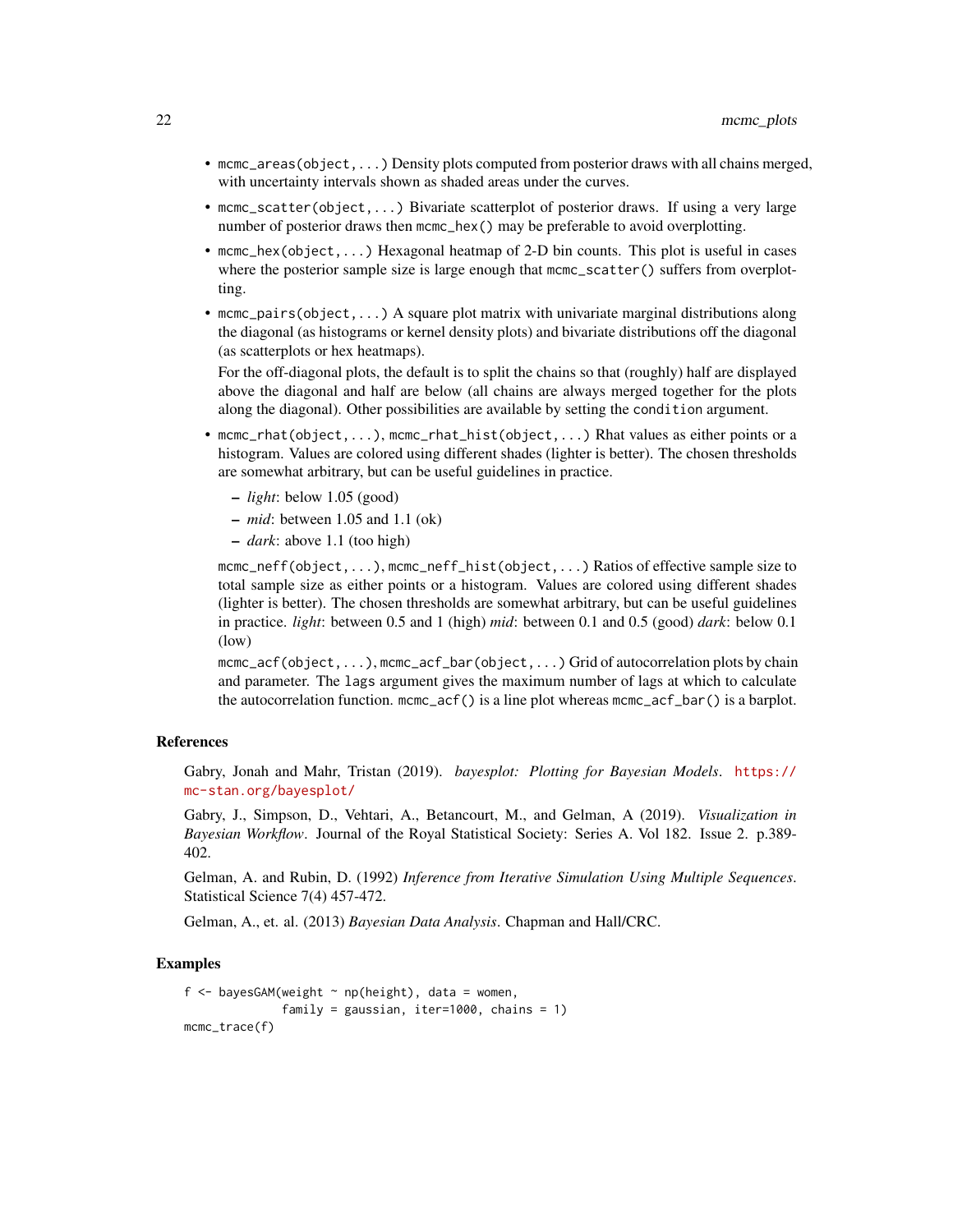<span id="page-22-0"></span>

Creates a correlation plot of the multivariate responses based on corrplot

# Usage

```
## S4 method for signature 'bayesGAMfit'
mvcorrplot(object, ...)
```
# Arguments

| object                  | model object of class bayes GAM fit            |
|-------------------------|------------------------------------------------|
| $\cdot$ $\cdot$ $\cdot$ | Additional parameters passed to corrplot.mixed |

# Value

corrplot object

# References

Taiyun Wei and Viliam Simko (2017). R package *corrplot*: Visualization of a Correlation Matrix (Version 0.84).

```
require(MASS)
sig \leftarrow matrix(c(1, 0.5, 0.5, 1), ncol=2)set.seed(123)
Y \leftarrow mvrnorm(50, mu=c(-2, 2), Signa=sig)dat \leq data.frame(id = rep(1:5, each=10),
                    y1 = Y[, 1],
                    y2 = Y[, 2])
f <- bayesGAM(cbind(y1, y2) \sim 1, random = \simfactor(id),
               data=dat,
               a = normal(c(0, 5)),chains = 1, iter = 500)
mvcorrplot(f)
```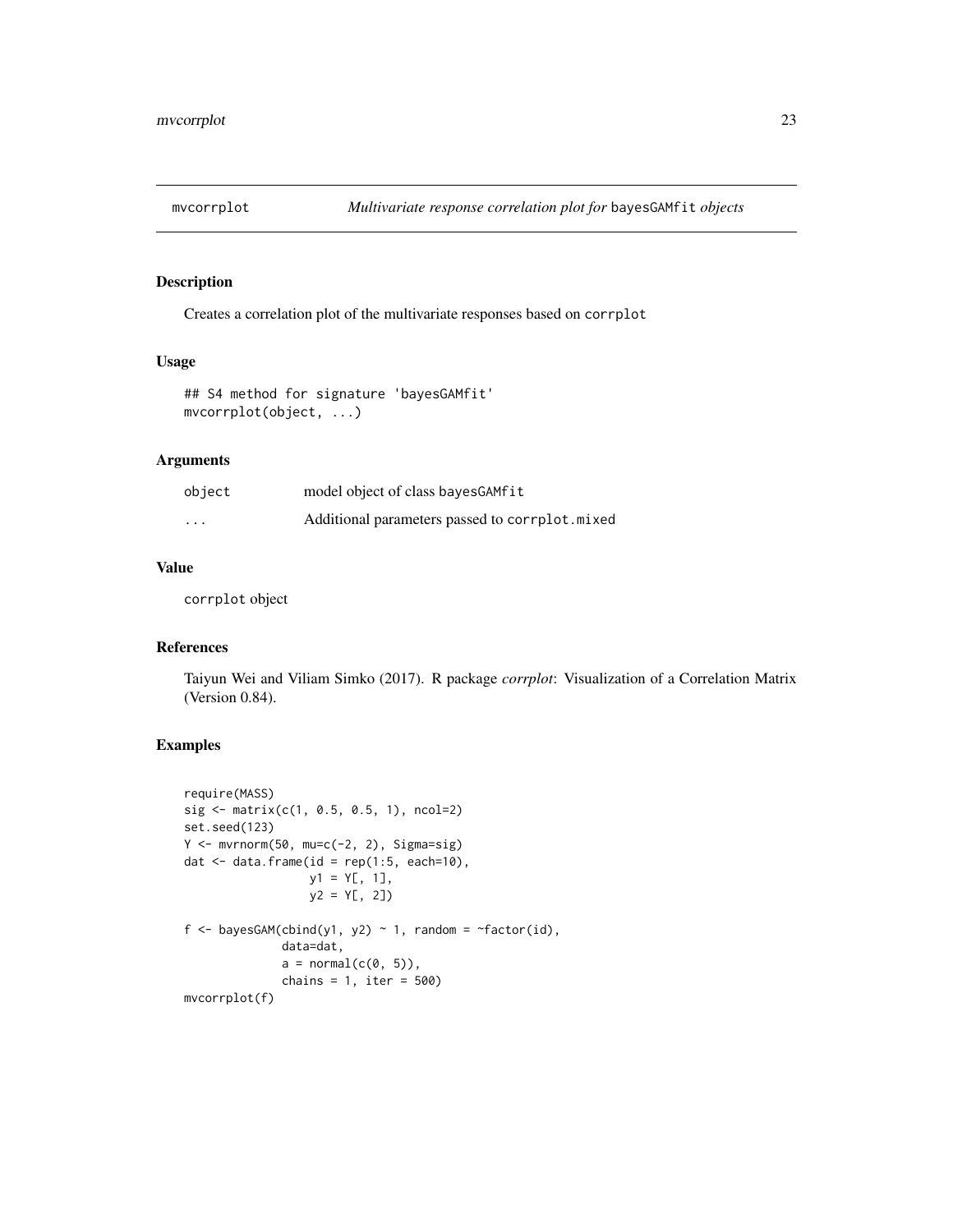<span id="page-23-0"></span>

Used to specify Normal priors for bayesGAM models

#### Usage

```
normal(param_values)
```
# Arguments

param\_values Numeric vector of length 2 for the mean and standard deviation parameters

#### Details

For the beta and a parameters, the distribution is assumed to be unconstrained. For eps and lambda, the priors are half-normal with a support of strictly positive numbers.

# References

Stan Development Team. 2018. Stan Modeling Language Users Guide and Reference Manual, Version 2.18.0

# Examples

```
require(stats); require(graphics)
normal(c(0, 10))
```
np *Creates design matrices for univariate and bivariate applications*

#### Description

np accepts one or two numeric vectors of equal length as inputs. From these inputs, univariate or bivariate smoothing design matrices are produced. Currently available basis functions are truncated polynomials and thin plate splines. When bivariate smoothing is selected, np calls [create\\_bivariate\\_design](#page-7-1).

#### Usage

```
np(x1, x2 = NULL, num_knots = NULL, knots = NULL, basis = "tps", degree = 3)
```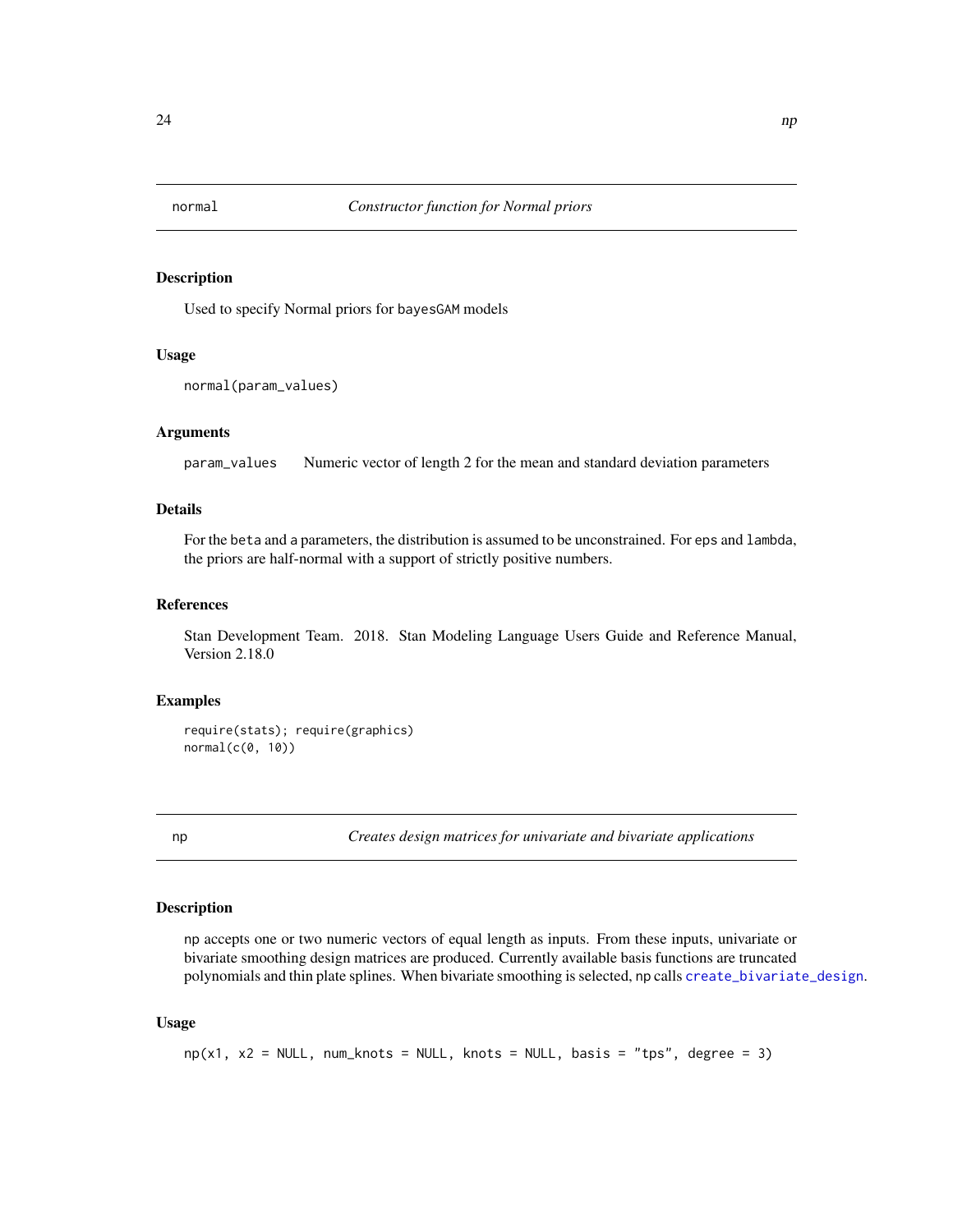#### <span id="page-24-0"></span>plot the contract of the contract of the contract of the contract of the contract of the contract of the contract of the contract of the contract of the contract of the contract of the contract of the contract of the contr

# Arguments

| x1             | numeric vector                                                                                            |
|----------------|-----------------------------------------------------------------------------------------------------------|
| x <sub>2</sub> | optional vector for bivariate non-parametric function                                                     |
| num_knots      | optional number of knots                                                                                  |
| knots          | optional numeric vector of knots                                                                          |
| basis          | character vector for basis function. tps for thin-plate spline and trunc.poly<br>for truncated polynomial |
| degree         | for truncated polynomial basis function                                                                   |

# Value

list with the following elements:

- X parametric design matrix
- Z non-parametric design matrix
- knots numeric vector of knots for the model
- Xnms names of parameters passed to np
- basis selected basis function
- degree degree for truncated polynomial basis function

#### References

Ruppert, David, Matt P. Wand, and Raymond J. Carroll. *Semiparametric Regression*. No. 12. Cambridge university press, 2003. Section 5.6.

Matt Wand (2018). SemiPar: Semiparametric Regression. R package version 1.0-4.2.

#### Examples

```
x1 <- rnorm(100)
res <- np(x1, num_knots=10, basis="trunc.poly", degree=2)
res
```
plot *Additional plotting for MCMC visualization and diagnostics.*

#### Description

Marginal response smooth plot functions for parametric and nonparametric associations.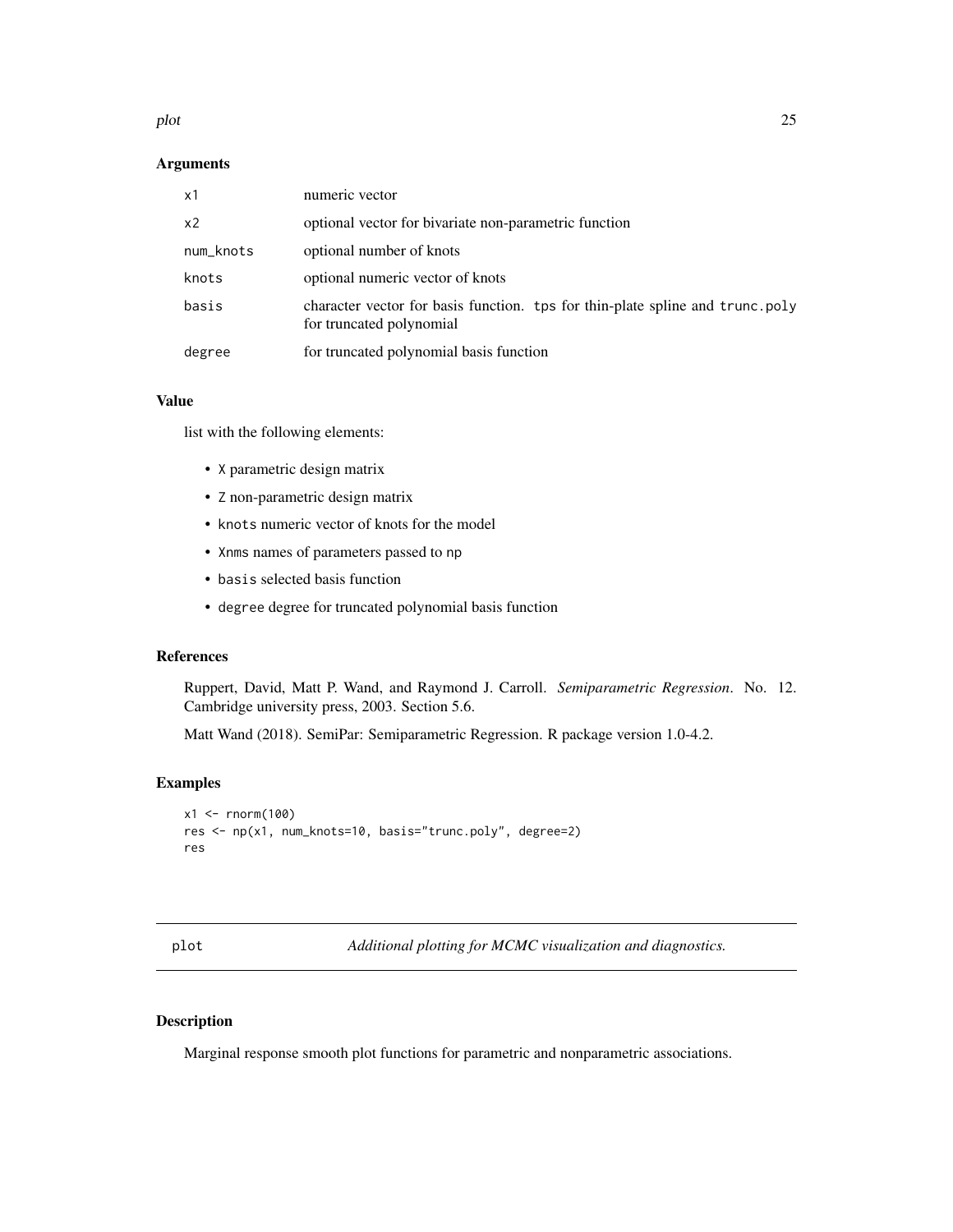```
## S4 method for signature 'bayesGAMfit,missing'
plot(x, y, applylink = TRUE, ...)## S4 method for signature 'predictPlotObject,missing'
plot(x, y, ...)
```
## S4 method for signature 'posteriorPredictObject,missing'  $plot(x, y, ...)$ 

# Arguments

| $\mathsf{x}$            | an object of class hmclearn, usually a result of a call to mh or hmc                    |
|-------------------------|-----------------------------------------------------------------------------------------|
| <b>V</b>                | unused                                                                                  |
| applylink               | logical to indicate whether the inverse link function should be applied to the<br>plots |
| $\cdot$ $\cdot$ $\cdot$ | optional additional arguments to pass to the ggplot2                                    |

# Value

A list of *univariate* and *bivariate* plots generated by plot functions based on ggplot2

# References

H. Wickham. *ggplot2: Elegant Graphics for Data Analysis*. Springer-Verlag New York, 2016.

# See Also

[mcmc\\_plots](#page-16-1)

# Examples

```
f <- bayesGAM(weight \sim np(height), data = women,
              family = gaussian, iter=500, chains = 1)
plot(f)
```
posterior\_predict *Posterior predictive samples from models fit by* bayesGAM

# Description

Draw from the posterior predictive distribution

<span id="page-25-0"></span>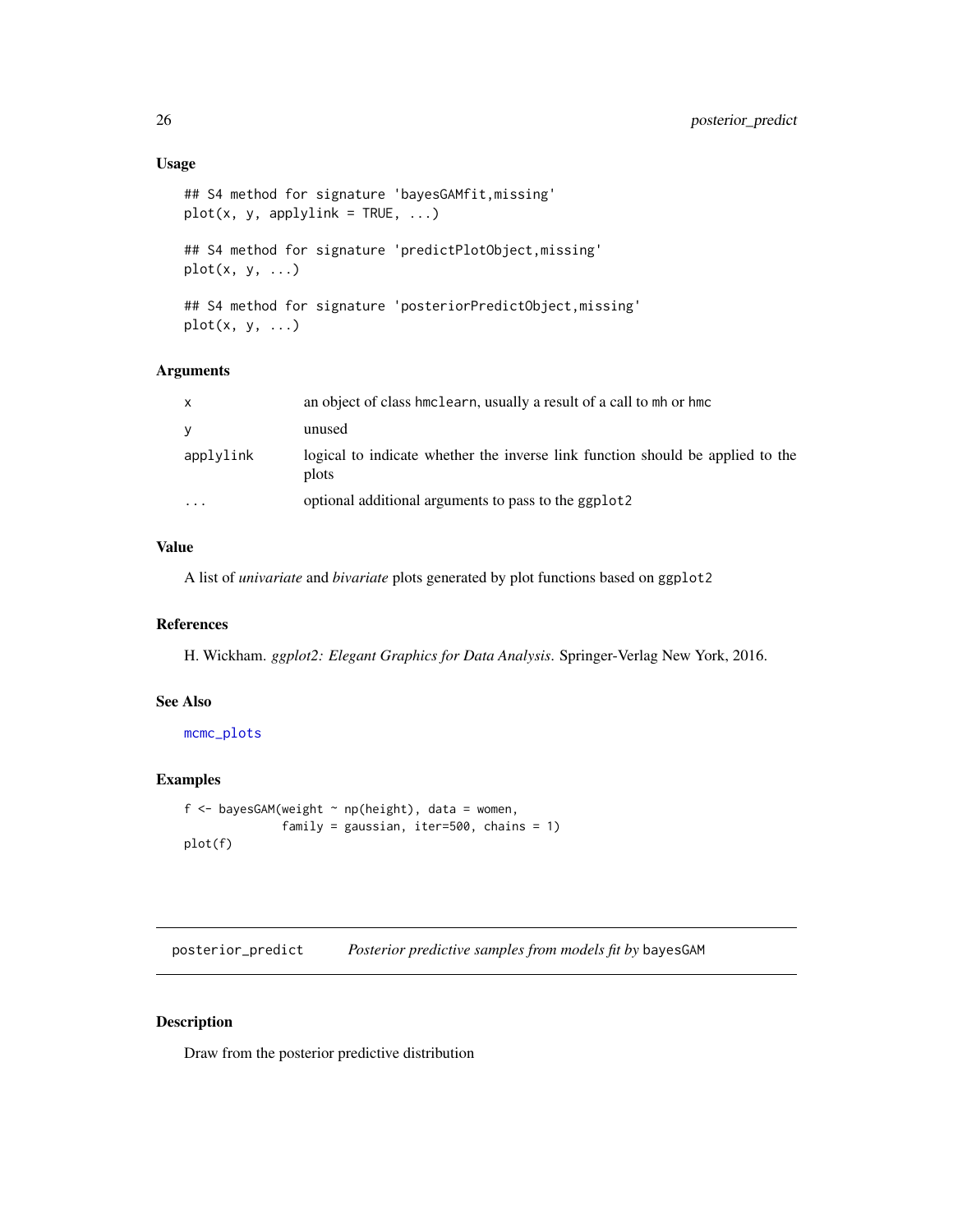#### <span id="page-26-0"></span> $ppc_p$ lots  $27$

#### Usage

```
posterior_predict(object, ...)
## S4 method for signature 'bayesGAMfit'
posterior_predict(object, draws = NULL, ...)
## S4 method for signature 'glmModel'
posterior_predict(object, draws = NULL, results = NULL, ...)
```
# Arguments

| object  | Object of type bayesGAMfit generated from bayesGAM.                                                                                  |
|---------|--------------------------------------------------------------------------------------------------------------------------------------|
| .       | Additional arguments for postrior_predict                                                                                            |
| draws   | An integer indicating the number of draws to return. The default and maximum<br>number of draws is the size of the posterior sample. |
| results | Matrix of HMC posterior samples                                                                                                      |

# Value

a list of *D* by *N* matrices, where *D* is the number of draws from the posterior predictive distribution and *N* is the number of data points being predicted per draw.

#### References

Goodrich B, Gabry J, Ali I & Brilleman S. (2020). rstanarm: Bayesian applied regression modeling via Stan. R package version 2.19.3 https://mc-stan.org/rstanarm.

Jonah Gabry, Ben Goodrich and Martin Lysy (2020). rstantools: Tools for Developing R Packages Interfacing with 'Stan'. https://mc-stan.org/rstantools/, https://discourse.mc-stan.org/.

#### Examples

```
f \leq bayesGAM(weight \sim np(height), data = women,
              family = gaussian, iter=1000, chains = 1)
res <- posterior_predict(f, draws=100)
```

| ppc_plots |  |
|-----------|--|

Plotting for MCMC visualization and diagnostics provided by bayesplot *package*

#### Description

Plots of Rhat statistics, ratios of effective sample size to total sample size, and autocorrelation of MCMC draws.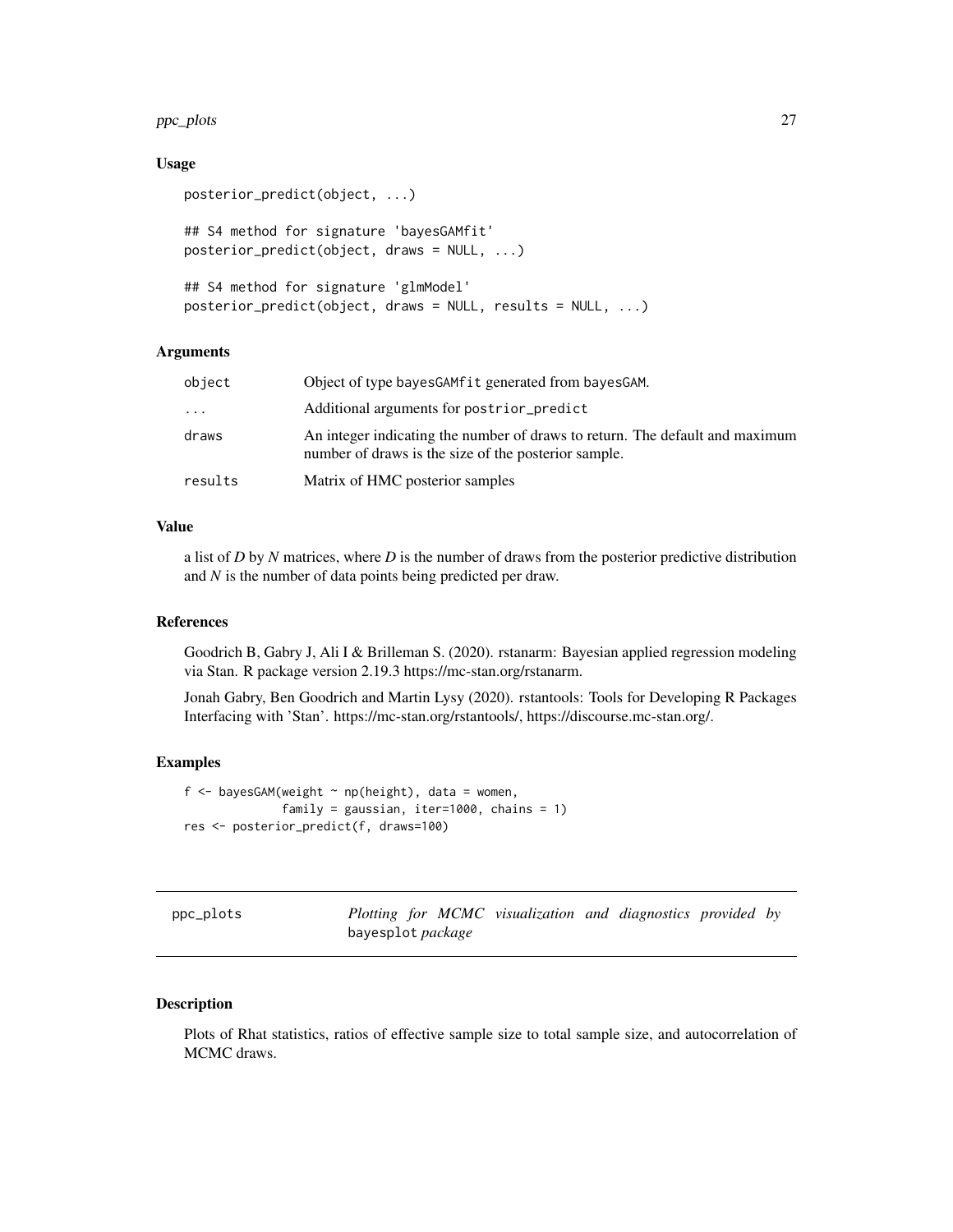#### Usage

```
ppc_dens(object, ...)
## S4 method for signature 'bayesGAMfit'
ppc_dens(object, draws = NULL, ...)
## S4 method for signature 'posteriorPredictObject'
ppc_dens(object, ...)
ppc_dens_overlay(object, ...)
## S4 method for signature 'bayesGAMfit'
ppc_dens_overlay(object, draws = NULL, ...)
## S4 method for signature 'posteriorPredictObject'
ppc_dens_overlay(object, ...)
ppc_hist(object, ...)
## S4 method for signature 'bayesGAMfit'
ppc_hist(object, draws = NULL, ...)
## S4 method for signature 'posteriorPredictObject'
ppc_hist(object, ...)
ppc_boxplot(object, ...)
## S4 method for signature 'bayesGAMfit'
ppc_boxplot(object, draws = NULL, ...)
## S4 method for signature 'posteriorPredictObject'
ppc_boxplot(object, ...)
ppc_freqpoly(object, ...)
## S4 method for signature 'bayesGAMfit'
ppc_freqpoly(object, draws = NULL, ...)
## S4 method for signature 'posteriorPredictObject'
ppc_freqpoly(object, ...)
ppc_ecdf_overlay(object, ...)
## S4 method for signature 'bayesGAMfit'
ppc_ecdf_overlay(object, draws = NULL, ...)
## S4 method for signature 'posteriorPredictObject'
ppc_ecdf_overlay(object, ...)
```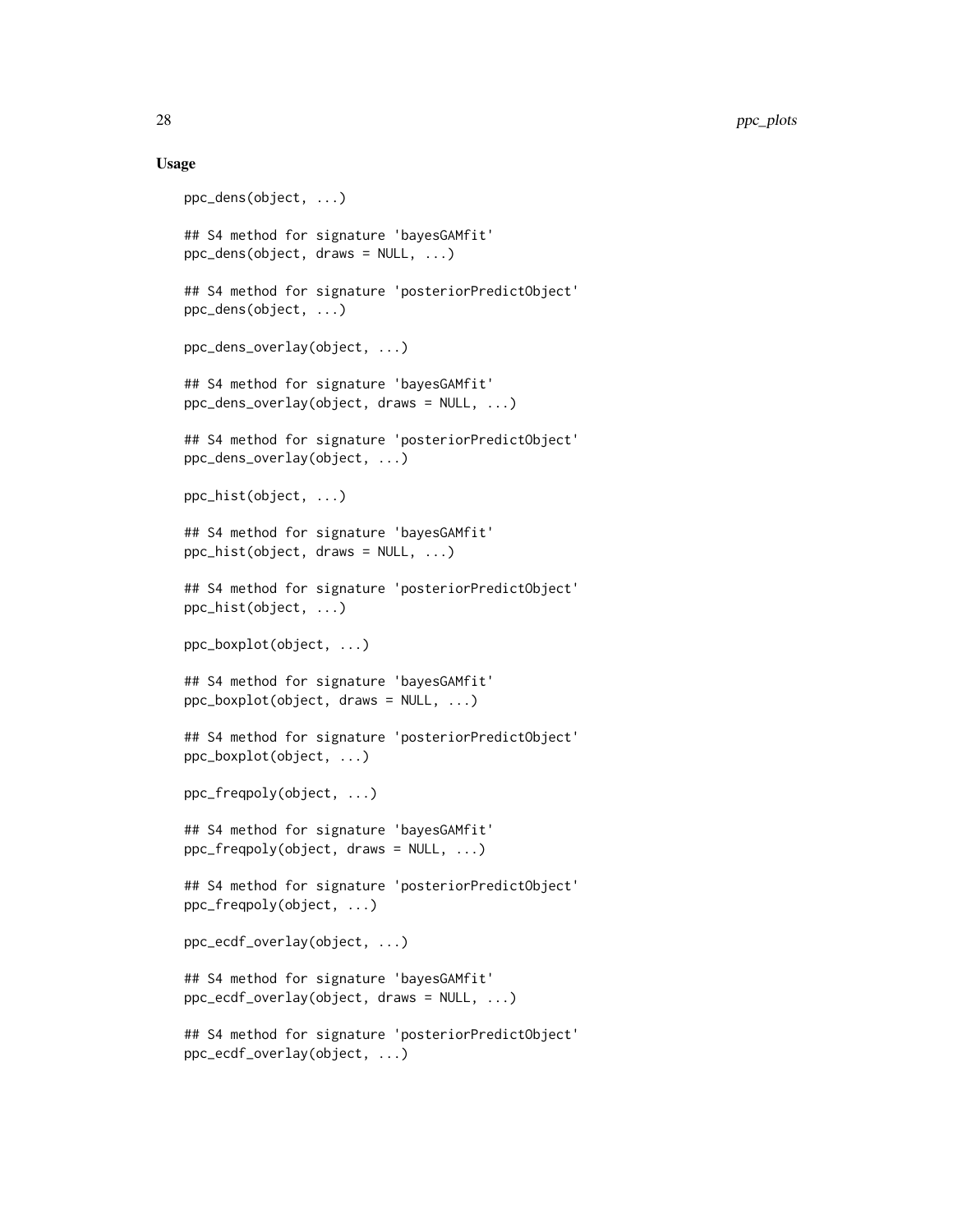#### ppc\_plots 29

#### Arguments

| object    | an object of class bayes GAM fit                                                                                                     |
|-----------|--------------------------------------------------------------------------------------------------------------------------------------|
| $\ddotsc$ | optional additional arguments to pass to the bayesplot functions                                                                     |
| draws     | An integer indicating the number of draws to return. The default and maximum<br>number of draws is the size of the posterior sample. |

# Value

These functions call various plotting functions from the bayesplot package, which returns a list including ggplot2 objects.

#### Plot Descriptions from the bayesplot package documentation

- ppc\_hist(object,draws=NULL,...) A separate histogram estimate is displayed for y and each dataset (row) in yrep. For these plots yrep should therefore contain only a small number of rows.
- ppc\_boxplot(object,draws=NULL,...) A separate box and whiskers plot is displayed for y and each dataset (row) in yrep. For these plots yrep should therefore contain only a small number of rows.
- ppc\_freqpoly(object,draws=NULL,...) A separate shaded frequency polygon is displayed for y and each dataset (row) in yrep. For these plots yrep should therefore contain only a small number of rows.
- ppc\_dens(object,draws=NULL,...) A separate smoothed kernel density estimate is displayed for y and each dataset (row) in yrep. For these plots yrep should therefore contain only a small number of rows.
- ppc\_dens\_overlay(object,draws=NULL,...) Kernel density estimates of each dataset (row) in yrep are overlaid, with the distribution of y itself on top (and in a darker shade).
- ppc\_ecdf\_overlay(object,draws=NULL,...) Empirical CDF estimates of each dataset (row) in yrep are overlaid, with the distribution of y itself on top (and in a darker shade).

#### **References**

Gabry, Jonah and Mahr, Tristan (2019). *bayesplot: Plotting for Bayesian Models*. [https://](https://mc-stan.org/bayesplot/) [mc-stan.org/bayesplot/](https://mc-stan.org/bayesplot/)

Gabry, J., Simpson, D., Vehtari, A., Betancourt, M., and Gelman, A (2019). *Visualization in Bayesian Workflow*. Journal of the Royal Statistical Society: Series A. Vol 182. Issue 2. p.389- 402.

Gelman, A. and Rubin, D. (1992) *Inference from Iterative Simulation Using Multiple Sequences*. Statistical Science 7(4) 457-472.

Gelman, A., et. al. (2013) *Bayesian Data Analysis*. Chapman and Hall/CRC.

Gabry, J. , Simpson, D. , Vehtari, A. , Betancourt, M. and Gelman, A. (2019), Visualization in Bayesian workflow. J. R. Stat. Soc. A, 182: 389-402. doi:10.1111/rssa.12378.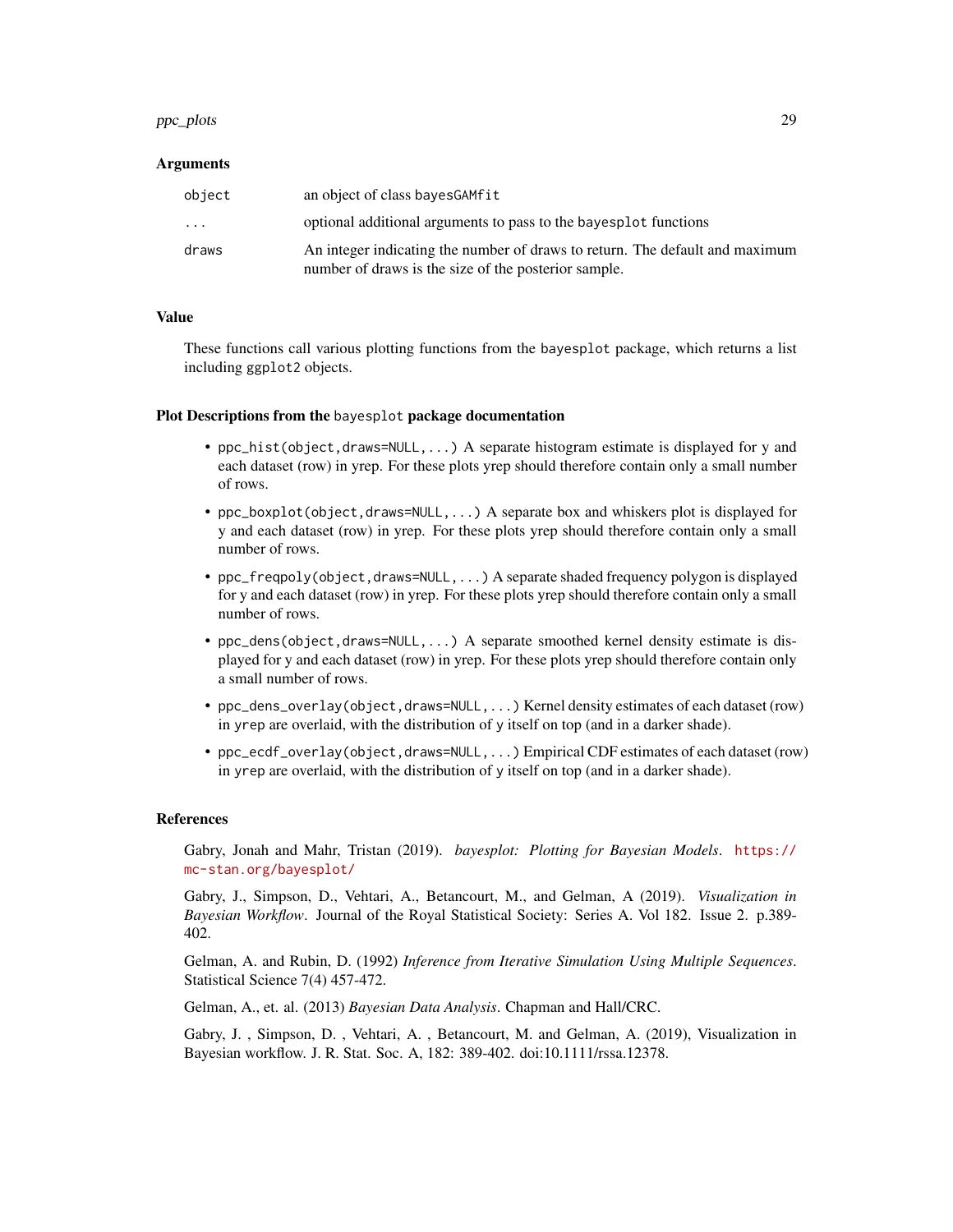30 predict the set of the set of the set of the set of the set of the set of the set of the set of the set of the set of the set of the set of the set of the set of the set of the set of the set of the set of the set of th

#### Examples

```
f <- bayesGAM(weight \sim np(height), data = women,
              family = gaussian, iter=500, chains = 1)
ppc_dens(f, draws=2)
```
predict *Posterior predictive samples from models fit by* bayesGAM*, but with new data*

#### Description

Draw from the posterior predictive distribution applied to new data

#### Usage

## S4 method for signature 'bayesGAMfit' predict(object, newdata, draws = NULL, ...)

# Arguments

| object   | Object of type bayes GAM fit generated from bayes GAM.                                                                               |
|----------|--------------------------------------------------------------------------------------------------------------------------------------|
| newdata  | A data frame with new data applied to the bayes GAM fit object                                                                       |
| draws    | An integer indicating the number of draws to return. The default and maximum<br>number of draws is the size of the posterior sample. |
| $\cdots$ | Additional arguments for postrior_predict                                                                                            |

#### Value

a list of *D* by *N* matrices, where *D* is the number of draws from the posterior predictive distribution and *N* is the number of data points being predicted per draw.

# References

Goodrich B, Gabry J, Ali I & Brilleman S. (2020). rstanarm: Bayesian applied regression modeling via Stan. R package version 2.19.3 https://mc-stan.org/rstanarm.

Jonah Gabry, Ben Goodrich and Martin Lysy (2020). rstantools: Tools for Developing R Packages Interfacing with 'Stan'. https://mc-stan.org/rstantools/, https://discourse.mc-stan.org/.

```
set.seed(432)
f <- bayesGAM(weight \sim np(height), data = women,
              family = gaussian, iter=500, chains = 1)
newheights <- with(women, rnorm(10, mean = mean(height)), sd=sd(height))
women2 <- data.frame(height=newheights)
pred <- predict(f, women2, draws=100)
```
<span id="page-29-0"></span>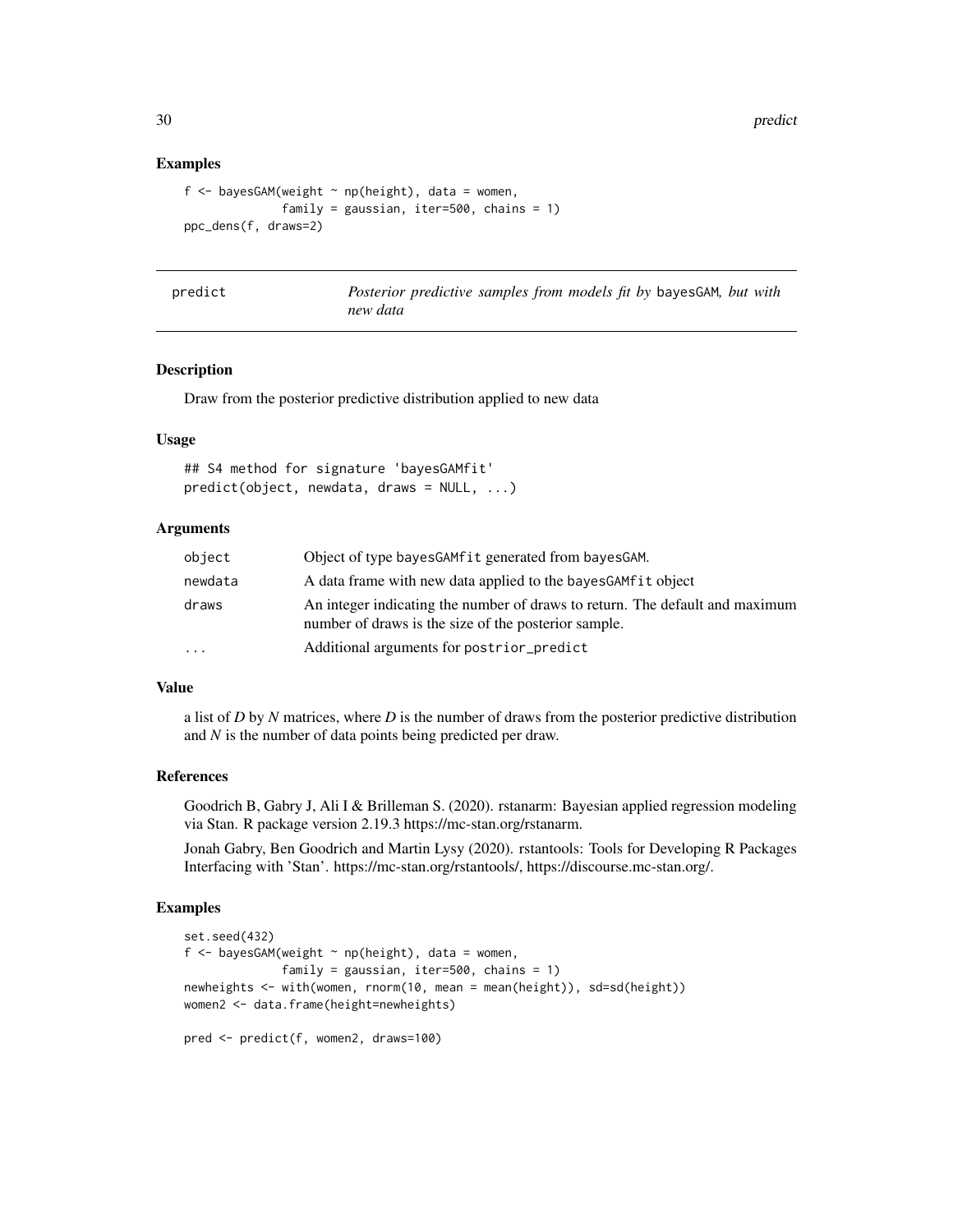<span id="page-30-0"></span>

Data from 68 subjects

# Usage

reef

# Format

A data frame with 269 rows and 14 variables:

ZONE Management zone site Name of the habitat site complexity habitat benthic complexity rugosity a measurement related to terrain complexity LC cover of low complexity HC cover of high complexity SCORE1 PCA score 1 from Wilson, Graham, Polunin SCORE2 PCA score 2 from Wilson, Graham, Polunin macro indicator of race white species fish species abundance fish abundance biomass fish biomass

# Source

Data from supplementary material provided for Fisher, R., Wilson, S. K., Sin, T. M., Lee, A. C., and Langlois, T. J. (2018). *A simple function for full-subsets multiple regression in ecology with R*. Ecology and evolution, 8(12), 6104-6113.

# References

Wilson, S. K., Graham, N. A. J., and Polunin, N. V. (2007). *Appraisal of visual assessments of habitat complexity and benthic composition on coral reefs*. Marine Biology, 151(3), 1069-1076.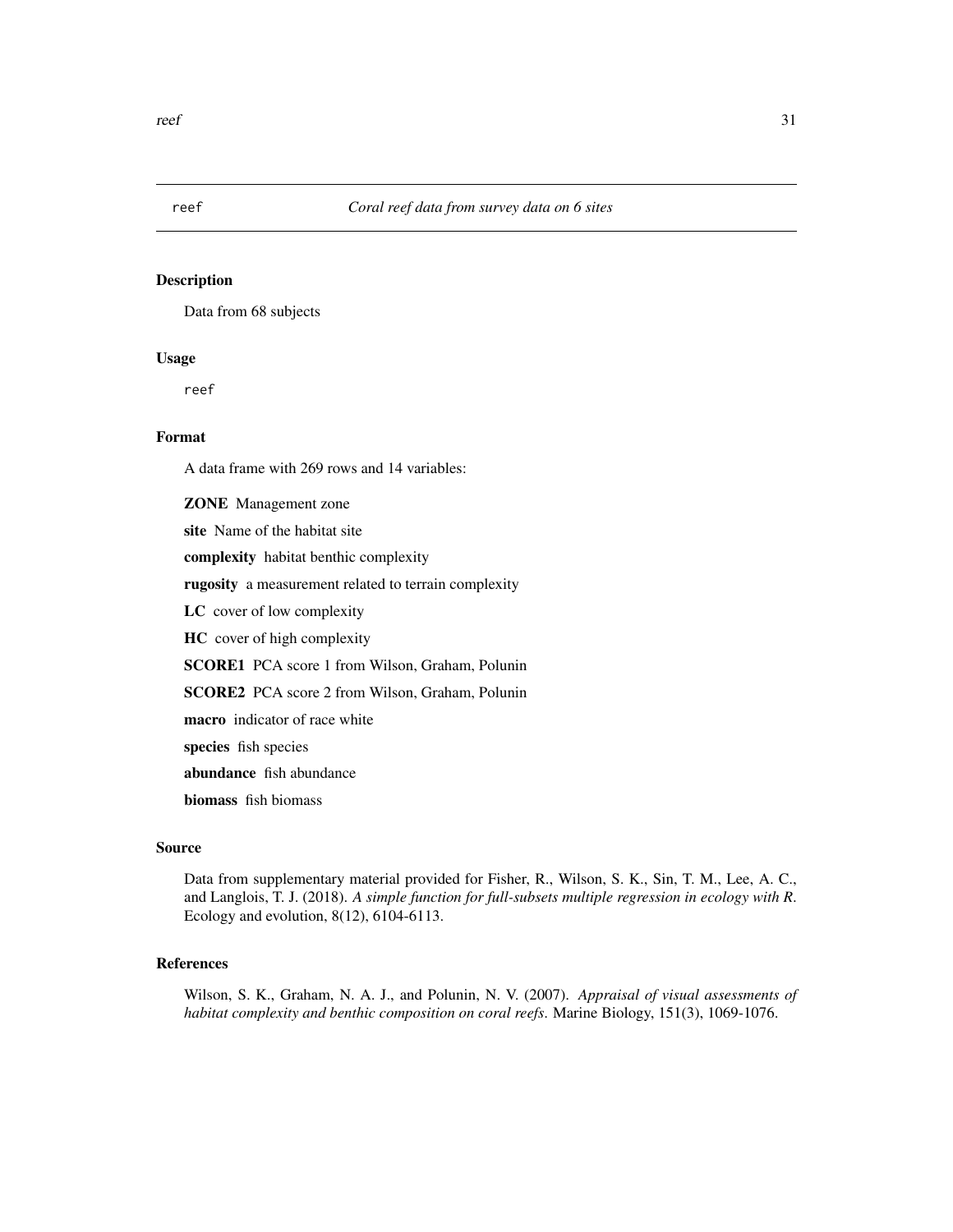<span id="page-31-0"></span>

Prints a list of priors for  $\beta$ ,  $\lambda$ ,  $\epsilon$ , and  $\alpha$ , where applicable.

# Usage

```
showPrior(object, ...)
```

```
## S4 method for signature 'bayesGAMfit'
showPrior(object, params = "all")
```
# Arguments

| object | Object of type bayes GAM fit generated from bayes GAM |
|--------|-------------------------------------------------------|
|        | Additional arguments for showPrior                    |
| params | character vector of the names of parameters to return |
|        | • $\beta$ beta                                        |
|        | • $\epsilon$ eps                                      |
|        | • $\lambda$ lambda                                    |
|        | • $a a$                                               |

# Value

none

# Examples

```
require(stats); require(graphics)
f <- bayesGAM(weight \sim np(height), data = women,
              family = gaussian, iter = 500, chains = 1)
showPrior(f)
```
st *Constructor function for Student-t priors*

# Description

Used to specify student-t priors for bayesGAM models

# Usage

st(param\_values)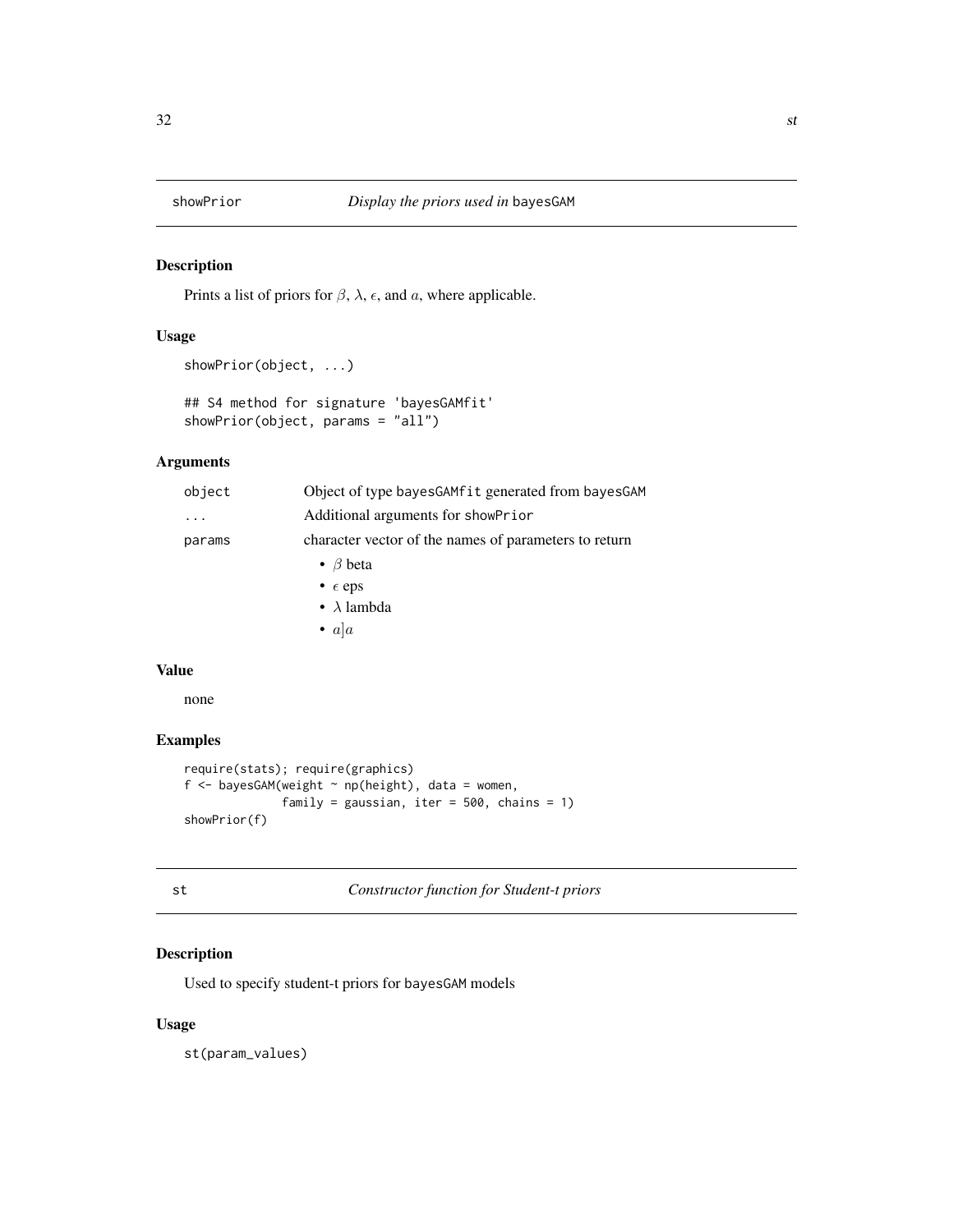#### <span id="page-32-0"></span>summary 33

#### Arguments

param\_values Numeric vector of length 3 for the degrees of freedom, location, and scale parameter.

# Details

For the beta and a parameters, the distribution is assumed to be unconstrained. For eps and lambda, the priors are half-normal with a support of strictly positive numbers.

#### References

Stan Development Team. 2018. Stan Modeling Language Users Guide and Reference Manual, Version 2.18.0

#### Examples

```
require(stats); require(graphics)
st(c(3,0,1))
```
summary *Summarizing Model Fits from* bayesGAM

# Description

summary method for class bayesGAMfit

#### Usage

## S4 method for signature 'bayesGAMfit' summary(object)

#### Arguments

object an object of class hmclearn, usually a result of a call to mh or hmc

# Value

Returns a matrix with posterior quantiles and the posterior scale reduction factor statistic for each parameter.

#### References

Stan Development Team (2020). RStan: the R interface to Stan. R package version 2.21.1.

#### Examples

```
f <- bayesGAM(weight \sim np(height), data = women,
              family = gaussian, iter=500, chains = 1)
```
summary(f)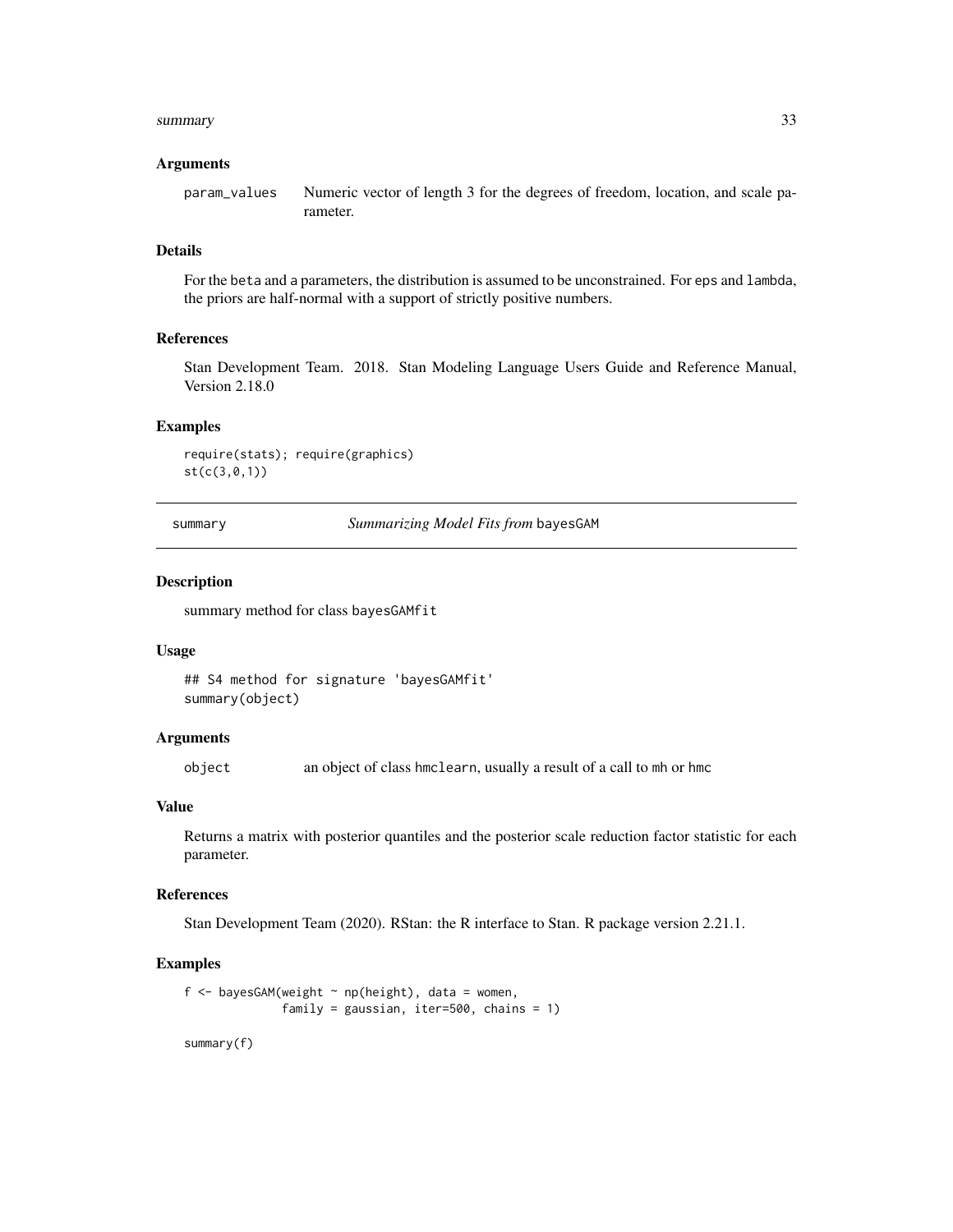<span id="page-33-0"></span>

Computes WAIC by calling the appropriate function from the loo package

#### Usage

```
waic_bgam(object, ...)
## S4 method for signature 'bayesGAMfit'
waic_bgam(object, ...)
## S4 method for signature 'array'
waic_bgam(object, ...)
```
#### Arguments

| object   | Object of type bayes GAM fit generated from bayes GAM. |
|----------|--------------------------------------------------------|
| $\cdots$ | Additional parameters to pass to pass to loo:: waic    |

#### Value

a named list of class c("waic","loo")

- estimates A matrix with two columns ("Estimate", "SE") and three rows ("elpd\_waic", "p\_waic", "waic"). This contains point estimates and standard errors of the expected log pointwise predictive density (elpd\_waic), the effective number of parameters (p\_waic) and the information criterion waic (which is just  $-2 \times$  elpd\_waic, i.e., converted to deviance scale).
- pointwise A matrix with three columns (and number of rows equal to the number of observations) containing the pointwise contributions of each of the above measures (elpd\_waic, p\_waic, waic).

#### References

Watanabe, S. (2010). Asymptotic equivalence of Bayes cross validation and widely application information criterion in singular learning theory. Journal of Machine Learning Research 11, 3571- 3594.

Vehtari, A., Gelman, A., and Gabry, J. (2017a). Practical Bayesian model evaluation using leaveone-out cross-validation and WAIC. Statistics and Computing. 27(5), 1413–1432. doi:10.1007/s11222- 016-9696-4 (journal version, preprint arXiv:1507.04544).

Vehtari, A., Gelman, A., and Gabry, J. (2017b). Pareto smoothed importance sampling. preprint arXiv:1507.02646

Vehtari A, Gabry J, Magnusson M, Yao Y, Gelman A (2019). "loo: Efficient leave-one-out crossvalidation and WAIC for Bayesian models." R package version 2.2.0, <URL: https://mc-stan.org/loo>.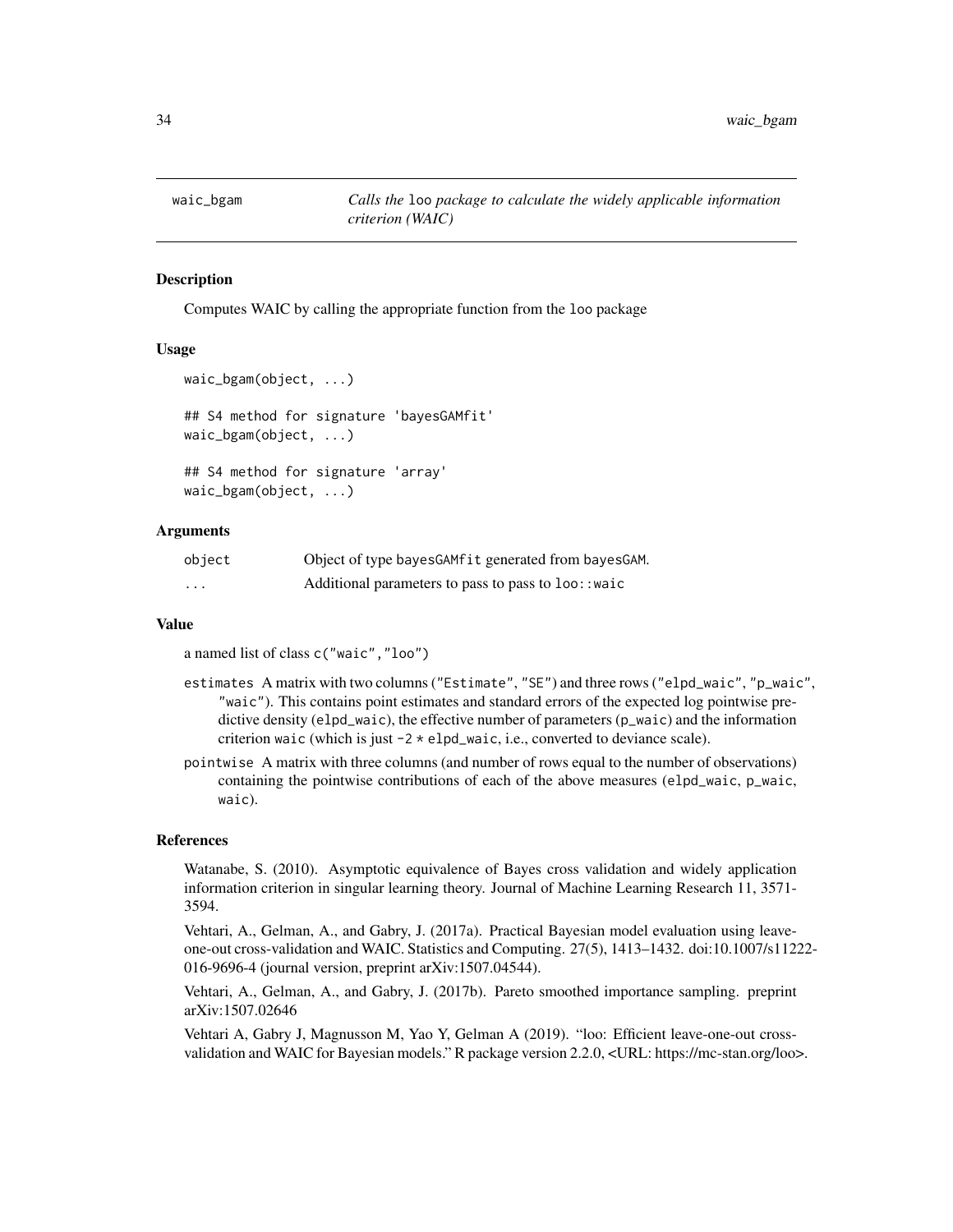waic\_bgam 35

```
f \leq bayesGAM(weight \sim np(height), data = women,
             family = gaussian, iter=500, chains = 1)
waic_bgam(f)
```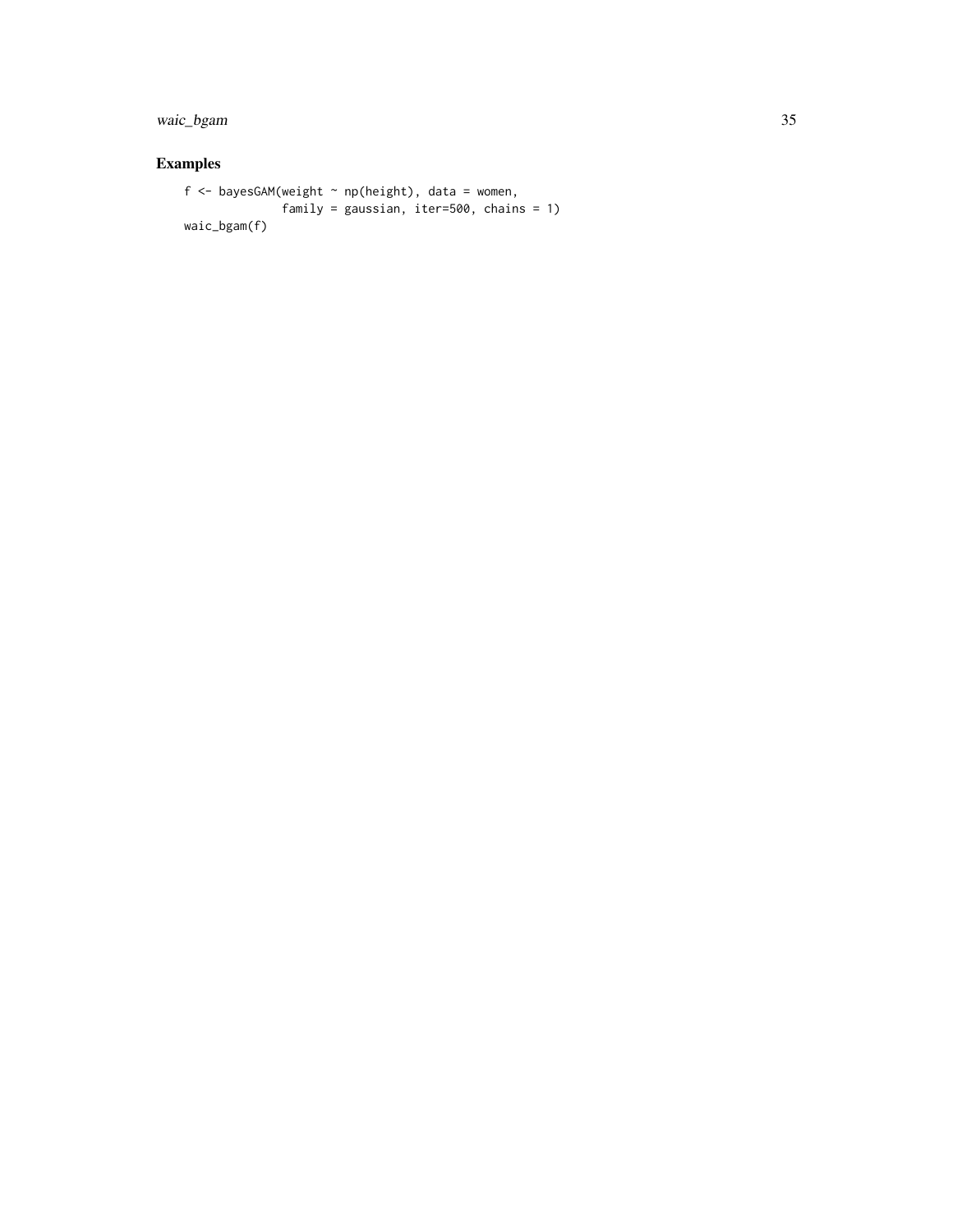# <span id="page-35-0"></span>**Index**

∗ datasets bloodpressure, [6](#page-5-0) reef, [31](#page-30-0) bayesGAM, [3](#page-2-0) bayesGAM-package, [3](#page-2-0) bayesGAMfit *(*bayesGAMfit-class*)*, [5](#page-4-0) bayesGAMfit-class, [5](#page-4-0) bloodpressure, [6](#page-5-0) coef,bayesGAMfit-method *(*coefficients*)*, [7](#page-6-0) coefficients, [7](#page-6-0) coefficients,bayesGAMfit-method *(*coefficients*)*, [7](#page-6-0) create\_bivariate\_design, [8,](#page-7-0) *[24](#page-23-0)* extract\_log\_lik\_bgam, [9](#page-8-0) extract\_log\_lik\_bgam,bayesGAMfit-method *(*extract\_log\_lik\_bgam*)*, [9](#page-8-0) family, *[4](#page-3-0)* fitted, [10](#page-9-0) fitted,bayesGAMfit-method *(*fitted*)*, [10](#page-9-0) formula, *[4](#page-3-0)* getDesign, [10](#page-9-0) getDesign,bayesGAMfit-method *(*getDesign*)*, [10](#page-9-0) getDesign,glmModel-method *(*getDesign*)*, [10](#page-9-0) getModelSlots, [11](#page-10-0) getModelSlots,bayesGAMfit-method *(*getModelSlots*)*, [11](#page-10-0) getSamples, [12](#page-11-0) getSamples,bayesGAMfit-method *(*getSamples*)*, [12](#page-11-0) getSamples,glmModel-method *(*getSamples*)*, [12](#page-11-0) getSamples,stanfit-method *(*getSamples*)*, [12](#page-11-0)

getStanResults, [13](#page-12-0) getStanResults,bayesGAMfit-method *(*getStanResults*)*, [13](#page-12-0) glm, *[3,](#page-2-0) [4](#page-3-0)*

# L, [14](#page-13-0)

loo\_bgam, [15](#page-14-0) loo\_bgam,array-method *(*loo\_bgam*)*, [15](#page-14-0) loo\_bgam,bayesGAMfit-method *(*loo\_bgam*)*, [15](#page-14-0) loo\_compare\_bgam, [16](#page-15-0) loo\_compare\_bgam,bayesGAMfit-method *(*loo\_compare\_bgam*)*, [16](#page-15-0)

mcmc\_acf *(*mcmc\_plots*)*, [17](#page-16-0) mcmc\_acf,bayesGAMfit-method *(*mcmc\_plots*)*, [17](#page-16-0) mcmc\_acf\_bar *(*mcmc\_plots*)*, [17](#page-16-0) mcmc\_acf\_bar,bayesGAMfit-method *(*mcmc\_plots*)*, [17](#page-16-0) mcmc\_areas *(*mcmc\_plots*)*, [17](#page-16-0) mcmc\_areas,bayesGAMfit-method *(*mcmc\_plots*)*, [17](#page-16-0) mcmc\_dens *(*mcmc\_plots*)*, [17](#page-16-0) mcmc\_dens,bayesGAMfit-method *(*mcmc\_plots*)*, [17](#page-16-0) mcmc\_hex *(*mcmc\_plots*)*, [17](#page-16-0) mcmc\_hex,bayesGAMfit-method *(*mcmc\_plots*)*, [17](#page-16-0) mcmc\_hist *(*mcmc\_plots*)*, [17](#page-16-0) mcmc\_hist,bayesGAMfit-method *(*mcmc\_plots*)*, [17](#page-16-0) mcmc\_hist\_by\_chain *(*mcmc\_plots*)*, [17](#page-16-0) mcmc\_hist\_by\_chain,bayesGAMfit-method *(*mcmc\_plots*)*, [17](#page-16-0) mcmc\_intervals *(*mcmc\_plots*)*, [17](#page-16-0) mcmc\_intervals,bayesGAMfit-method *(*mcmc\_plots*)*, [17](#page-16-0) mcmc\_neff *(*mcmc\_plots*)*, [17](#page-16-0)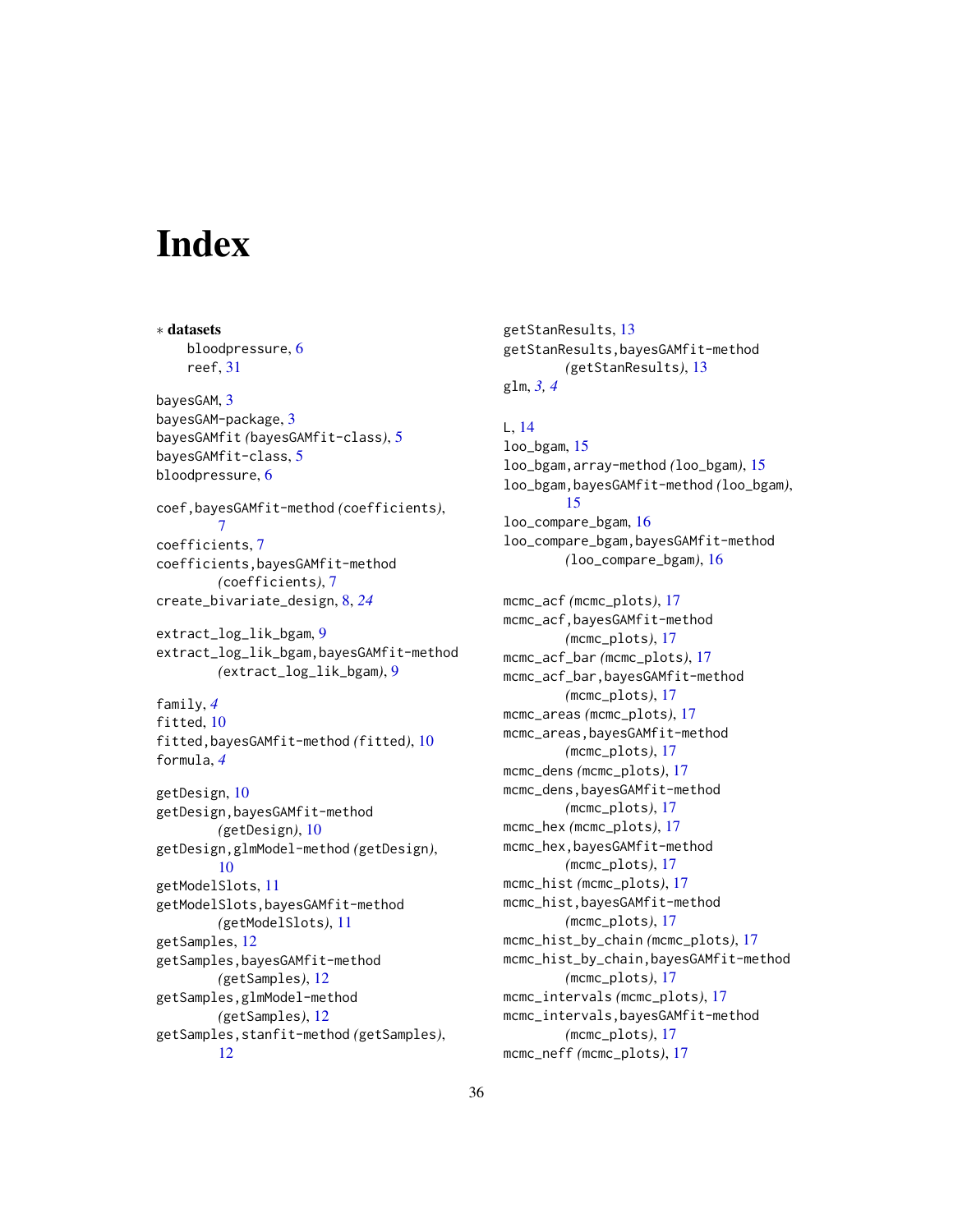# $I<sub>N</sub>$  and  $I<sub>37</sub>$  and  $I<sub>37</sub>$  and  $I<sub>37</sub>$  and  $I<sub>37</sub>$  and  $I<sub>37</sub>$  and  $I<sub>37</sub>$  and  $I<sub>37</sub>$  and  $I<sub>37</sub>$  and  $I<sub>37</sub>$  and  $I<sub>37</sub>$  and  $I<sub>37</sub>$  and  $I<sub>37</sub>$  and  $I<sub>37</sub>$  and

mcmc\_neff,bayesGAMfit-method *(*mcmc\_plots*)*, [17](#page-16-0) mcmc\_neff\_data *(*mcmc\_plots*)*, [17](#page-16-0) mcmc\_neff\_data,bayesGAMfit-method *(*mcmc\_plots*)*, [17](#page-16-0) mcmc\_neff\_hist *(*mcmc\_plots*)*, [17](#page-16-0) mcmc\_neff\_hist,bayesGAMfit-method *(*mcmc\_plots*)*, [17](#page-16-0) mcmc\_pairs *(*mcmc\_plots*)*, [17](#page-16-0) mcmc\_pairs,bayesGAMfit-method *(*mcmc\_plots*)*, [17](#page-16-0) mcmc\_plots, [17,](#page-16-0) *[26](#page-25-0)* mcmc\_rhat *(*mcmc\_plots*)*, [17](#page-16-0) mcmc\_rhat,bayesGAMfit-method *(*mcmc\_plots*)*, [17](#page-16-0) mcmc\_rhat\_data *(*mcmc\_plots*)*, [17](#page-16-0) mcmc\_rhat\_data,bayesGAMfit-method *(*mcmc\_plots*)*, [17](#page-16-0) mcmc\_rhat\_hist *(*mcmc\_plots*)*, [17](#page-16-0) mcmc\_rhat\_hist,bayesGAMfit-method *(*mcmc\_plots*)*, [17](#page-16-0) mcmc\_scatter *(*mcmc\_plots*)*, [17](#page-16-0) mcmc\_scatter,bayesGAMfit-method *(*mcmc\_plots*)*, [17](#page-16-0) mcmc\_trace *(*mcmc\_plots*)*, [17](#page-16-0) mcmc\_trace,bayesGAMfit-method *(*mcmc\_plots*)*, [17](#page-16-0) mcmc\_violin *(*mcmc\_plots*)*, [17](#page-16-0) mcmc\_violin,bayesGAMfit-method *(*mcmc\_plots*)*, [17](#page-16-0) mvcorrplot, [23](#page-22-0) mvcorrplot,bayesGAMfit-method *(*mvcorrplot*)*, [23](#page-22-0)

normal, [24](#page-23-0) np, [24](#page-23-0)

pareto-k-diagnostic, *[16](#page-15-0)* plot, [25](#page-24-0) plot,bayesGAMfit,missing-method *(*plot*)*,  $25$ plot,posteriorPredictObject,missing-method *(*plot*)*, [25](#page-24-0) plot,predictPlotObject,missing-method *(*plot*)*, [25](#page-24-0) posterior\_predict, [26](#page-25-0) posterior\_predict,bayesGAMfit-method *(*posterior\_predict*)*, [26](#page-25-0)

posterior\_predict,glmModel-method *(*posterior\_predict*)*, [26](#page-25-0) ppc\_boxplot *(*ppc\_plots*)*, [27](#page-26-0) ppc\_boxplot,bayesGAMfit-method *(*ppc\_plots*)*, [27](#page-26-0) ppc\_boxplot,posteriorPredictObject-method *(*ppc\_plots*)*, [27](#page-26-0) ppc\_dens *(*ppc\_plots*)*, [27](#page-26-0) ppc\_dens,bayesGAMfit-method *(*ppc\_plots*)*, [27](#page-26-0) ppc\_dens,posteriorPredictObject-method *(*ppc\_plots*)*, [27](#page-26-0) ppc\_dens\_overlay *(*ppc\_plots*)*, [27](#page-26-0) ppc\_dens\_overlay,bayesGAMfit-method *(*ppc\_plots*)*, [27](#page-26-0) ppc\_dens\_overlay,posteriorPredictObject-method *(*ppc\_plots*)*, [27](#page-26-0) ppc\_ecdf\_overlay *(*ppc\_plots*)*, [27](#page-26-0) ppc\_ecdf\_overlay,bayesGAMfit-method *(*ppc\_plots*)*, [27](#page-26-0) ppc\_ecdf\_overlay,posteriorPredictObject-method *(*ppc\_plots*)*, [27](#page-26-0) ppc\_freqpoly *(*ppc\_plots*)*, [27](#page-26-0) ppc\_freqpoly,bayesGAMfit-method *(*ppc\_plots*)*, [27](#page-26-0) ppc\_freqpoly,posteriorPredictObject-method *(*ppc\_plots*)*, [27](#page-26-0) ppc\_hist *(*ppc\_plots*)*, [27](#page-26-0) ppc\_hist,bayesGAMfit-method *(*ppc\_plots*)*, [27](#page-26-0) ppc\_hist,posteriorPredictObject-method *(*ppc\_plots*)*, [27](#page-26-0) ppc\_plots, [27](#page-26-0) predict, [30](#page-29-0) predict,bayesGAMfit-method *(*predict*)*, [30](#page-29-0) psis(), *[16](#page-15-0)*

# reef, [31](#page-30-0)

show,bayesGAMfit-method *(*bayesGAMfit-class*)*, [5](#page-4-0) showPrior, [32](#page-31-0) showPrior,bayesGAMfit-method *(*showPrior*)*, [32](#page-31-0) st, [32](#page-31-0) summary, [33](#page-32-0) summary,bayesGAMfit-method *(*summary*)*, [33](#page-32-0)

waic\_bgam, [34](#page-33-0)